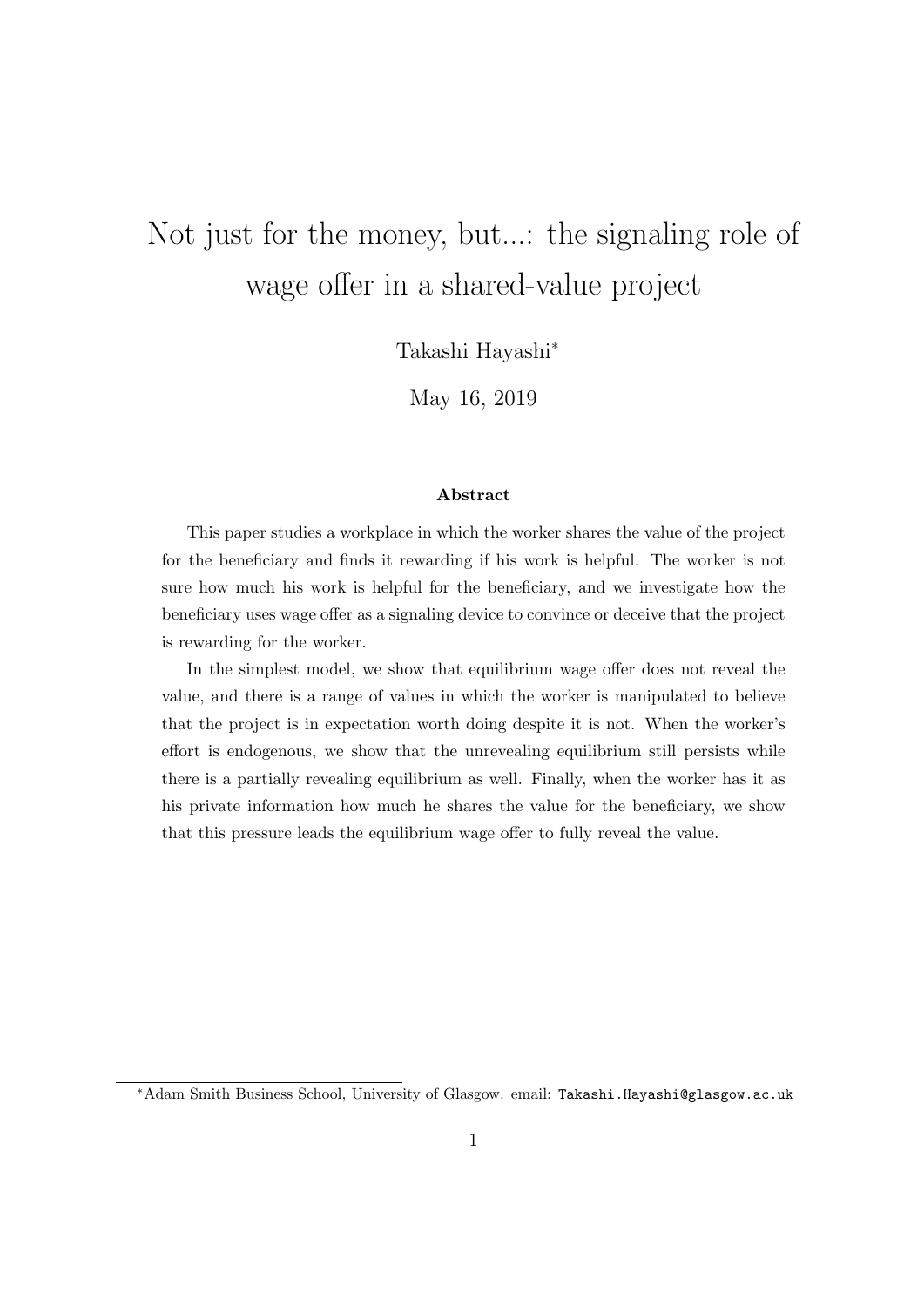# **1 Introduction**

The idea that work is not just for money seems prevalent, not only in the world of enthusiasts, but also in usual-life professions such as education, health, childcare, social welfare and even general service provisions. Google "not just for (the) money" or "not for (the) money," then you can find tons of manifestos using these phrases, while it is also the title of the well-known book by Frey [9]. Whether it is normatively desirable or not, once people do have such faith, or follow a norm based on such faith, or resisting such norm is difficult, it will necessarily affect economic performance of workplaces.

There may be various reasons for why people do have or apparantly accept such faith. The simplest one will be that work itself is a joy, regardless of its consequence. Another one will be that work realizes the worker's own value, being apart from the beneficiary's one. Or, it might be because work satisfies the worker's approval desire, or desire for a status. An economically more non-trivial story will be a dynamic one such as workers have career/reputation concerns over time.

In this paper, we look into a different aspect of the idea that work is not just for money: work is *rewarding*, in the sense that the worker finds the work worthwhile because he shares the beneficiary's value and wants to be helpful in achieving this value. In Japan, *yarigai* (rewardingness) is a common word for explaining why people believe that work is not just for money, while it is also pointed out that this word is being utilized for "brainwashing" or "mind-controlling" workers to engage themselves in underpaid/unpaid works. So-called *yarigai sakusyu* (exploitation of rewardingness), which became a prevalent term after Honda [13], refers to the practice that an employer keeps workers overworking and underpaid/unpaid by continuously motivating them that the work is rewarding, and that the workers find it hard to resist as they are manipulated to take it as the way for their "self-actualization." See Brasor [3] for an illustration of the discourses around *yarigai* in Japan. Not only in Japan. Google "work rewarding" then you will find that rewarding is a prevalent buzz word related to workplaces in English-speaking countries as well.

What makes rewardingness distinct from joy of working or satisfaction of worker's own independent value is that how much a work is rewarding commensurates with the value it brings to the beneficiary, and the worker cannot feel being rewarded when he knows he is just working in vain. This will be typically the case in in education, health, childcare and social welfare. Thus we would call such project a *shared-value project*.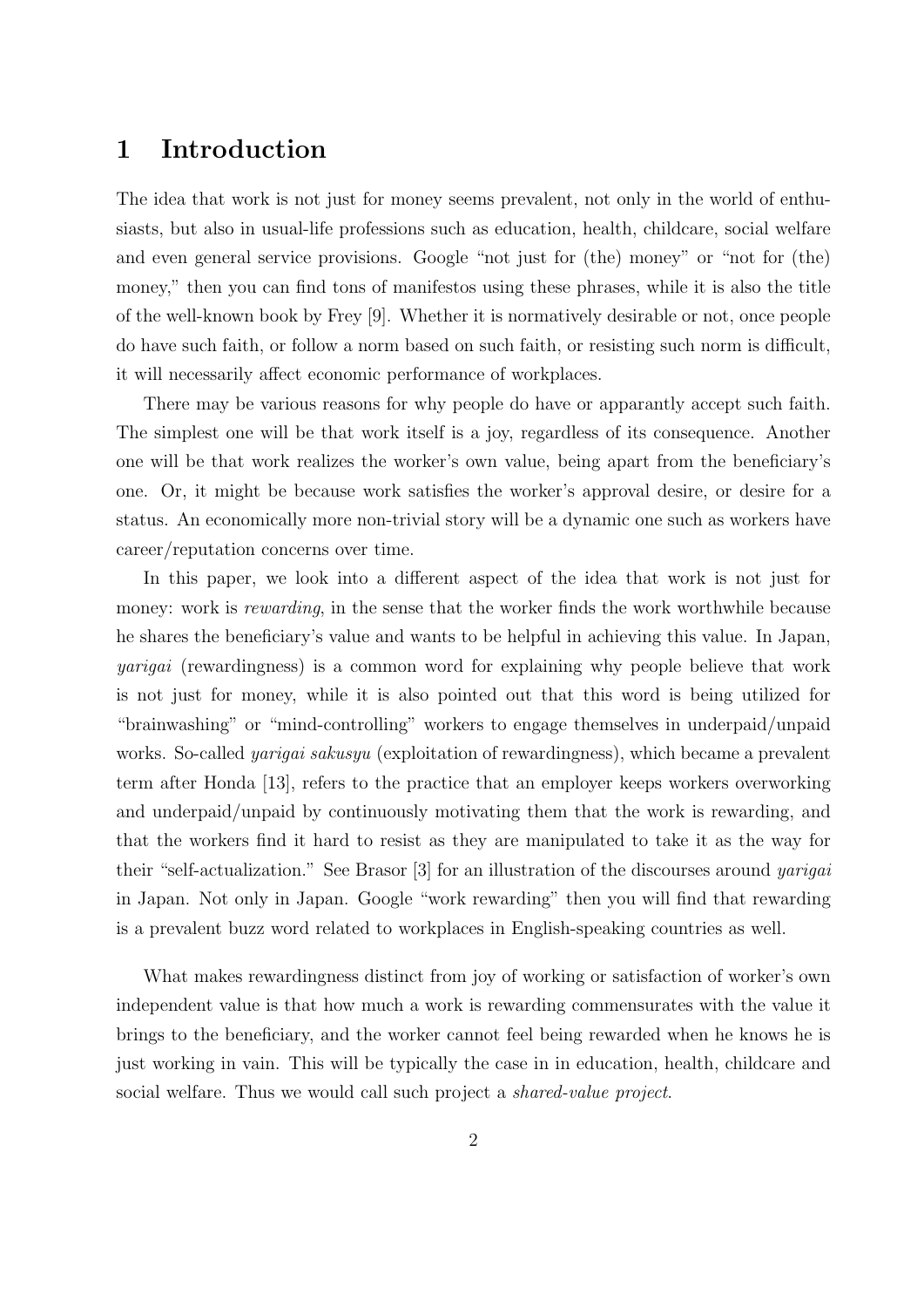We present a simple model in which the worker shares a proportion of the value being held by the beneficiary, while we could think of a more general interdependent-value setting. We take the shared-value nature of a project as a given element and do not question where it is coming from. It might be due to pure empathy, or it might be due to some sociological aspects, or again it might be due to rather dynamic economic aspects such as career concerns. Instead we focus on the implication of the shared-value nature to economic performance of workplaces.

But what's wrong with that, from the efficency viewpoint, if a worker is just happy to take a job for lower pay because he shares the beneficiary's value, although there would obviously be some problem with fairness? It becomes a problem about efficiency indeed, when the value of a project is private information of the beneficiary. *Highly motivated workers are not simply workers whose labour cost is cheaper,* while this equivalence is presumed in many studies of intrinsic motivation.

When the worker shares the beneficiary's value, the beneficiary will try to take advantage of it. Thus, *if* there is complete information between them, the beneficiary's wage offer is *decreasing* in the value. Such wage offer is supposed to convey the signal saying,

"My offering lower wage means the work is more rewarding (so you should be happy to take it)."

However, as the value is private information of the beneficiary, he will never truthfully commit to such wage policy, because *he would say the same thing also when he is simply unwilling to pay*. We would say this is the key deception trick in *yarigai sakusyu*.

When the agents are rational and fully aware of this deception trick, it will no longer work as it is. Then where do we reach? Under incomplete information, the beneficiary, if he wants to implement the project, needs to *convince* the worker that the project is rewarding. This is the signalling role of wage offer here. On the othis hand, since the beneficiary tries to minimize the pay conditional on a given outcome, there is a natural trade-off between the two roles.

In the simplest model in which the worker's effort is exogenous, we show that equilibrium cannot be revealing. The equilibrium wage offer must be constant in value as far as the worker's participation constraint is met. Here the wage offer is equal to the minimal necessary value such that the worker is indiffernt between taking the offer knowing only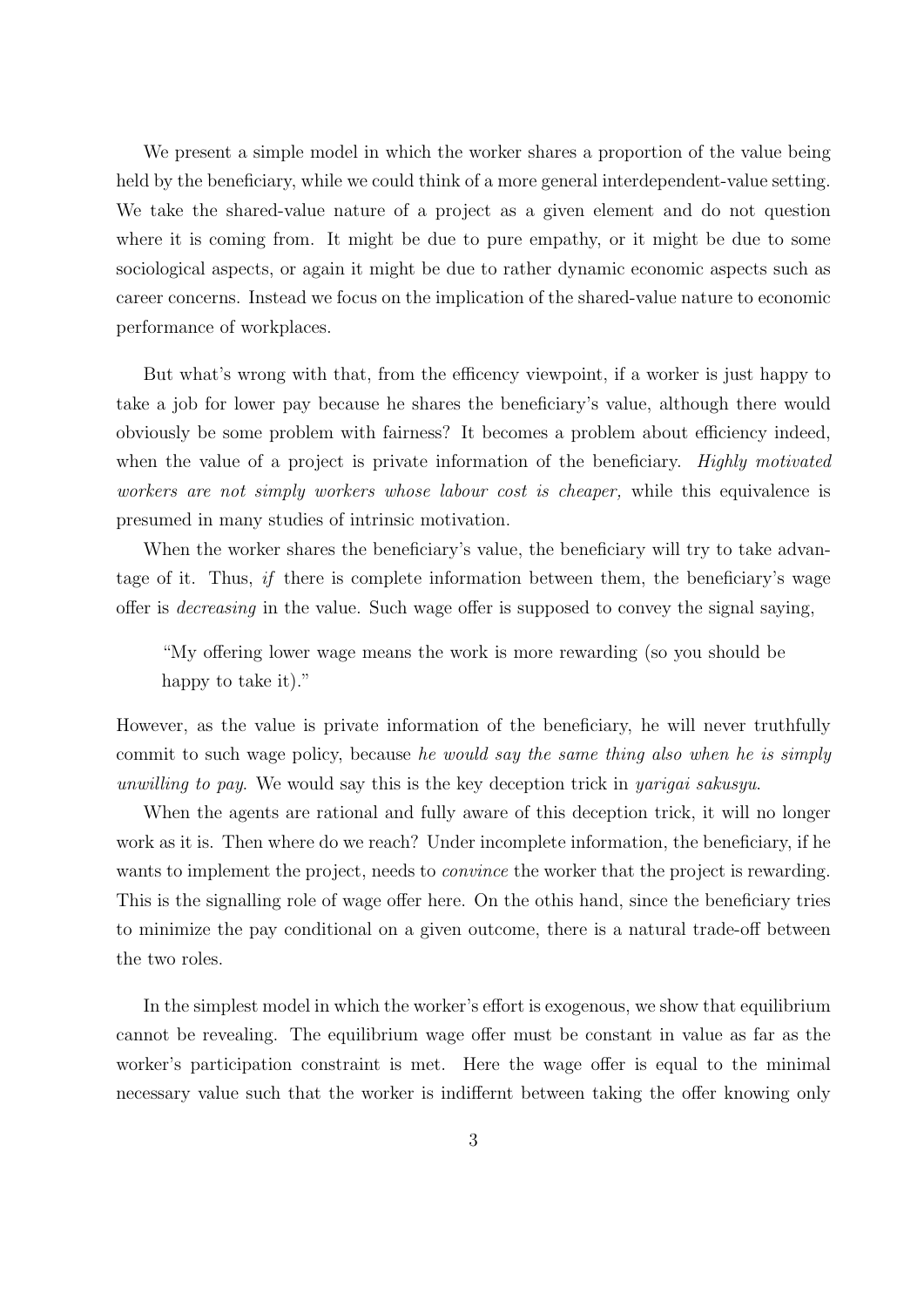that the true value is greater than that and declining that. Such threshold is lower than the value at which ex-post social surplus (including the worker's shared value) is zero, hence there is a range of values in which the project is undertaken, *despite it should not be* from the efficiency viewpoint.

When the worker's effort level is endogenous, there will be more incentive for the beneficiary to offer higher wage in order to convince the worker that the project is worth spending more effort. We show that there are two kinds of equilibria, one in which the beneficiary still refrains from revealing the value, the other in which the value is partially revealed when it is sufficiently high.

Finally, we consider that the degree of how much the worker shares the beneficiary's value is private information of the worker. This creates a risk for the beneficiary that lowering wage offer leads to lose the worker, and pressures the beneficiary to raise the wage offer, which is the case more when the value is larger. We show that such pressure leads the beneficiary to fully reveal the value.

#### **Related literature**

The importance of intrinsic motivation as compared to the extrinsic one has been widely recognized in psychology (see Deci and Ryan [8], Ryan and Deci [17] for overviews, among many). In the last two decades, intrinsic motivation and other non-pecuniary motivations for work have been widely studied in economics as well (see Frey [9], Robitzer and Taylor [16] for overviews). Although, what is rather more important for us here is how this psychological knowledge, either formal or informal, is perceived in the society.

One important issue here is the relationship between intrinsic and extrinsic motivation, as numbers of studies in experimental social psychology report that increasing extrinsic motivation crowds out the intrinsic one (see Deci [6], Pritchard, Campbell and Campbell [15], among many, and also Deci, Koestner and Ryan [7] for meta analysis). It is also confirmed in the experimental economics literature (see for example Gneezy and Rustichini [11], Frey and Jegen [10]), and a number studies attempt to give an explanation of it from the economic theory viewpoint (see for example Benabou and Tirole [2], Brekke and Nyborg  $|4|$ ).

When intrinsic motivation is understood as rewardingness, our model predicts that intrinsic and extrinsic motivation cannot be negatively correlated (not positively either in the unrevealing equilibrium, though), because if they are it creates an incentive for the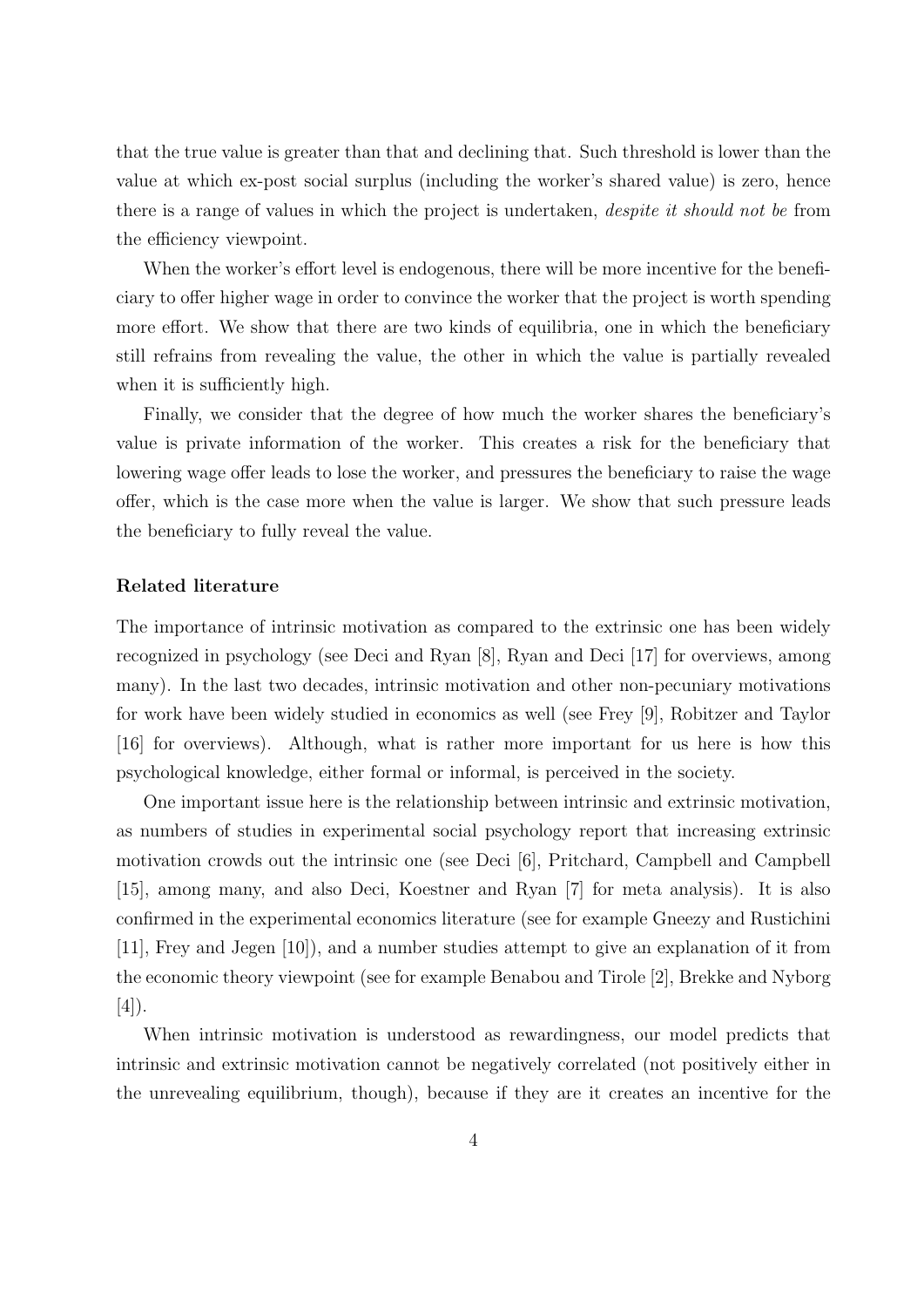beneficiary to overstate his value by making a low wage offer.

Our result apparently contradicts to the confirmed negative relationship. We would say, however, that it is a story at a different level once people get aware that the negative relationship between intrinsic and extrinsic motivation is being utilized as an excuse for not paying, which is indeed the recent trend with *yarigai sakusyu*, while the psychologically and experimentally confirmed relationship is at an individual level in controlled environments. Our result will be understood as a prediction of where we reach if we are rational once we get fully aware of the deception trick.

Another significant issue is a screening problem when the employer cannot observe how much the worker is intrinsically motivated, which arises even when the combination of intrinsic and extrinsic motivation are fixed.

Heyes [12] argues that lowering wage offer helps to select highly motivated workers who are happy to work for lower wage than unmotivated workers, improves efficency, and concludes "a badly paid nurse (is) a good nurse." See also Nelson and Folbre [14] for criticisms to it. Delfgaauw and Dur [5] consider that a worker having intrinsic motivation to the work as his own private information can choose the effort level which is unobservable for the employer, while Heyes [12] assumes an exogenous correlation between motivation and quality of service. They find that there is a trade-off that raising the wage offer increases the probability of acceptance by allowing unmotivated workers to join but lowers the probability of success conditional on the acceptance.

We would say that the these arguments depend critically on the assumption that how much the work is worthwhile is known to the worker, because otherwise an employer who is simply unwilling to pay could also say that the work is worthwhile for the worker and offer lower wage. Also, what matters for the beneficiary overall is the probability of success prior to acceptance/rejection, not the conditional one, and in our model it is shown to be increasing in wage offer.

# **2 The simplest model**

First we consider the simplest model in which only the value for the beneficiary is private information, and the worker's effort level is exogenous and the degree of how much the worker shares the beneficiary's value is known.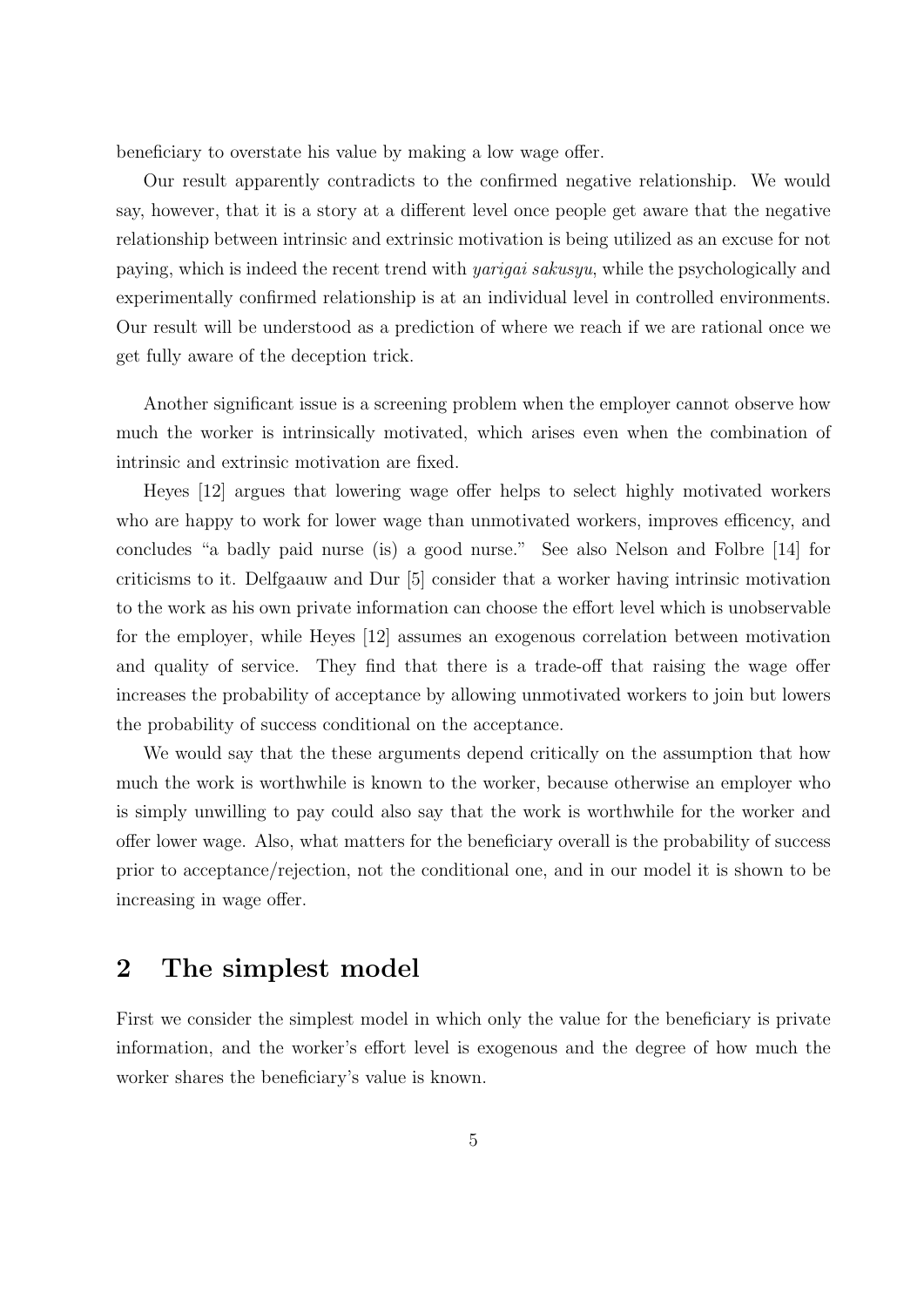### **2.1 Setting**

There is a project which benefits a beneficiary if it is accomplished by a worker. The beneficiary is informed of the value of the project, denoted  $\theta$ . The value  $\theta$  is drawn from  $[0, \overline{\theta}]$  according to distribution  $\Phi$  with density  $\phi$ , where  $\overline{\theta}$  can be infinite. Let  $\mu$  denote the mean of distribution  $\Phi$ . For the worker, the shared value of the project is  $\alpha\theta$ , where  $\alpha > 0$ is a fixed parameter of degree of value sharing which is known to both parties, but the worker is uninformed of  $\theta$ . The service requires the worker to pay cost  $c$ , which is known to both parties here. The worker has an outside option and its value is given by  $u$ , which is known to both parties. Hence the only private information is  $\theta$  in this simplest model.

Both parties are assumed to be risk-neutral and the project is assumed to obey no income effect. Denote the wage payment by *w*. Then the beneficiary's ex-post utility is

*θ − w*

when the worker signs and provides the service, and 0 othiswise. The worker's ex-post utility is

$$
\alpha\theta + w - c
$$

when he signs and provides the service, and *u* otherwise.

We assume

$$
(1+\alpha)\overline{\theta} - c \ge \underline{u},
$$

otherwise the project should never be accomplihed.

Consider the following two-stage game.

**Stage 1**: The beneficiary offers wage *w*.

**Stage 2**: The worker accepts or reject the offer. If rejected, the outside option is obtained.

We adopt perfect Bayesian equilibrium as the equilibrium concept.

### **2.2 The complete information benchmark**

Efficiency says that the project should be undertaken if and only if

$$
(1+\alpha)\theta - c \ge \underline{u},
$$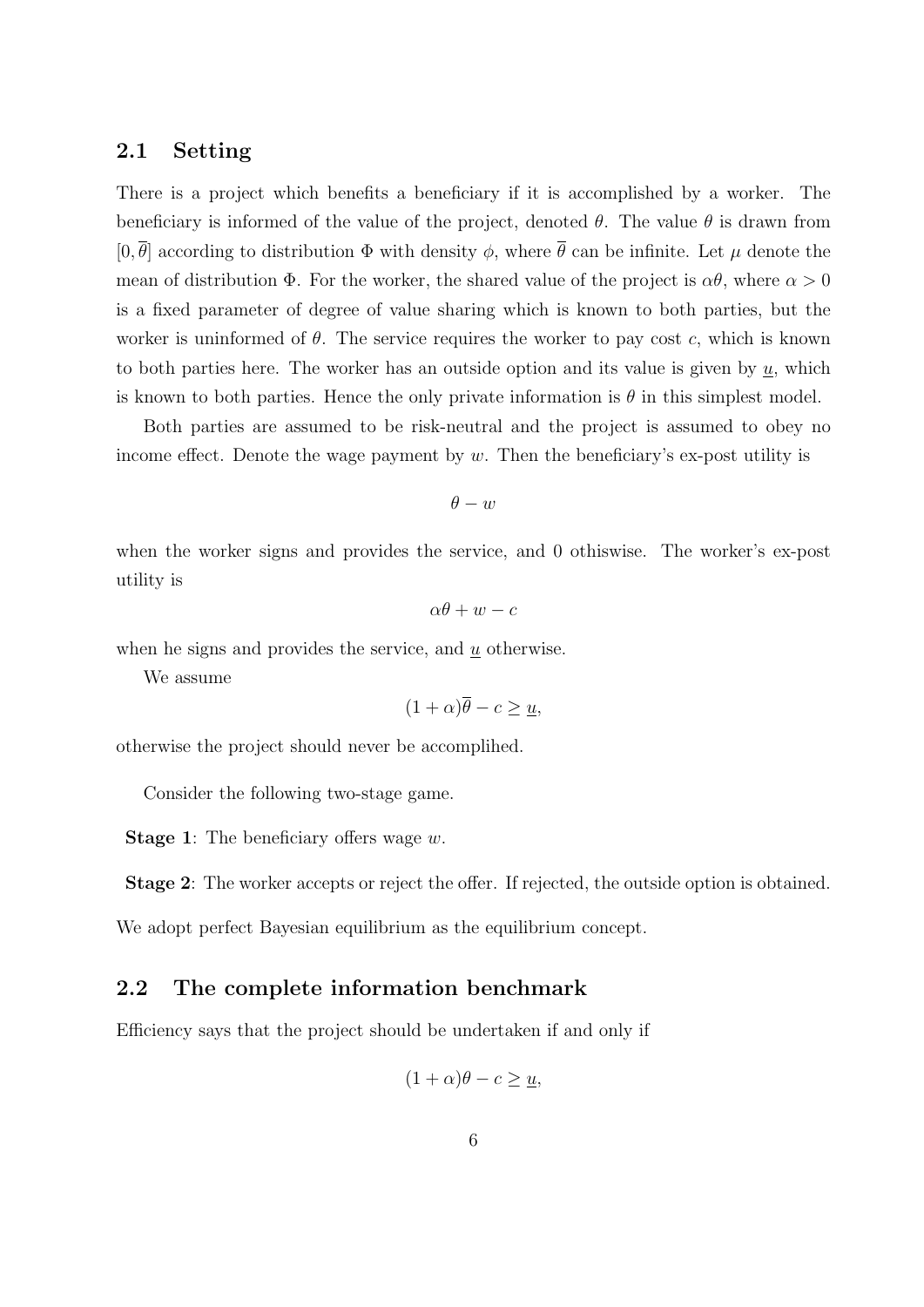that is, when

$$
\theta \geq \frac{\underline{u} + c}{1 + \alpha}.
$$

For any  $\theta$  satisfying the above condition, in order to implement the project it is optimal for the beneficiary to offer wage  $w(\theta)$  so that the participation constraint for the worker is met with equality

$$
\alpha \theta + w(\theta) - c = \underline{u},
$$

that is,

$$
w(\theta) = \underline{u} + c - \alpha \theta.
$$

Then the beneficiary extracts the full net surplus  $(1 + \alpha)\theta - c - \underline{u}$ . Note that  $w(\theta)$  is *decreasing* in  $\theta$ , because when the value of the project is highis the worker is more willing to give up wage payment.

# **2.3 The incomplete information case**

#### **Impossibility of implementing the complete information solution**

The complete information wage policy

$$
w(\theta) = \underline{u} + c - \alpha \theta
$$

cannot be implemented under incomplete information, because there a low- $\theta$  beneficiary can always mimic to be a high-*θ* beneficiary by offering lower wage. Here the fully revealing wage schedule is supposed to convey a message saying "my offering lower wage means the work is more rewarding (so you should be happy to take it)," but a beneficiary who is simply unwilling to pay can say the same thing. Hence the beneficiary cannot commit to the above wage policy under incomplete information, and full-revelation with full surplus extraction must be abondoned when agents are rational.

In order that a rational worker is not deceived in equilibrium like above, the function  $w(\cdot)$  must be non-decreasing. It cannot be in equilibrium that  $w(\cdot)$  has a strictly increasing component in which the worker accepts the offer, however, bacause it is simply a waste of money for the beneficiary. The story might change when the worker can choose effort level for realizing the value, and we will come to this issue in a later section.

Let us be a little more formal. Let  $\mu(w)$  be the expected value of  $\theta$  conditional on wage offer *w*, which is believed by the worker and is to be determined in equilibrium. Then the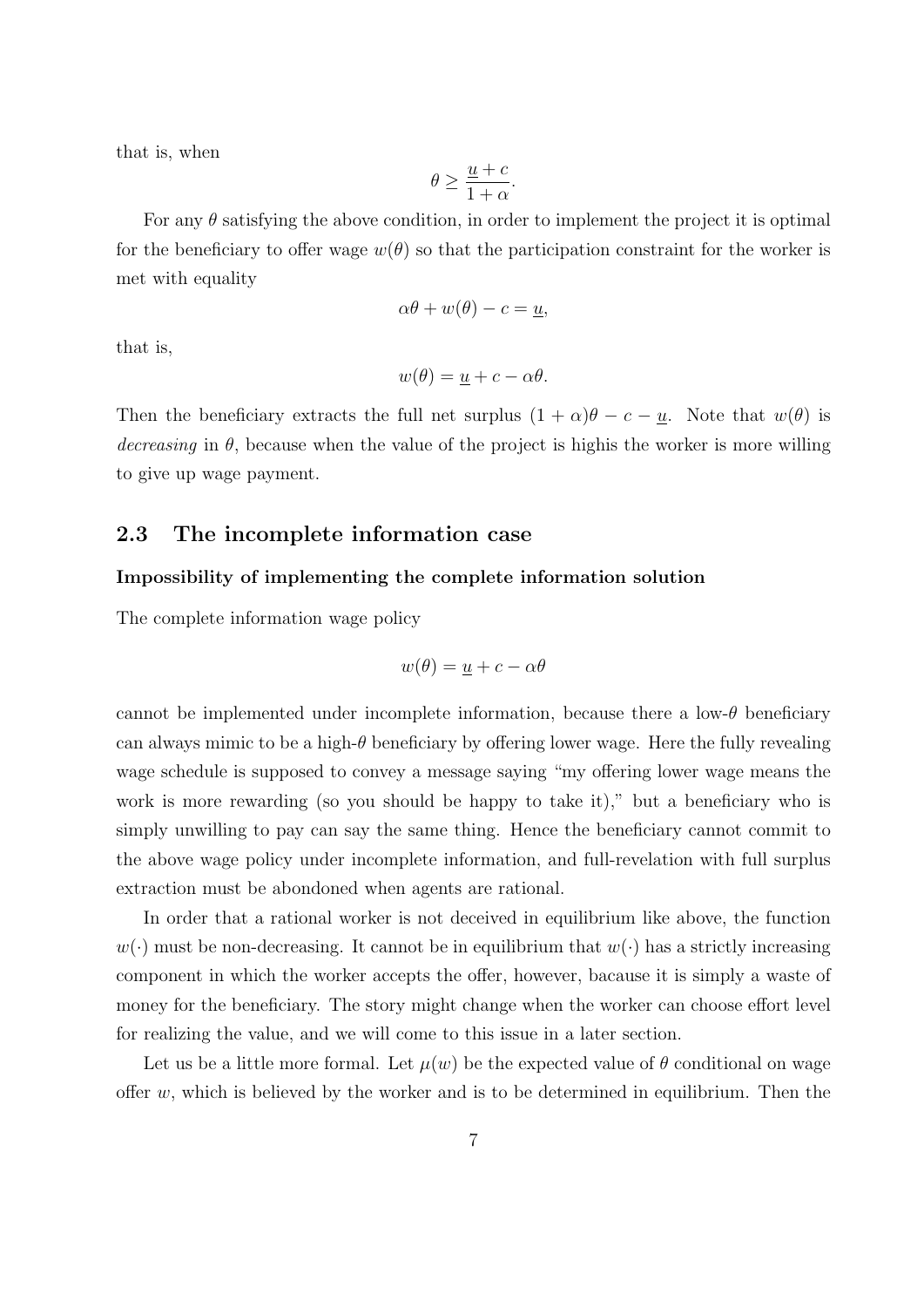worker accepts the offer when

$$
\alpha \mu(w) + w - c \geq \underline{u}.
$$

Let  $w(\theta)$  denote the wage offer by the beneficiary with type  $\theta$ .

**Proposition 1** In any perfect Bayesian equilibrium there extist no  $\theta$  and  $\theta'$  with  $\theta < \theta'$ such that

$$
\alpha \mu(w(\theta)) + w(\theta) - c, \alpha \mu(w(\theta')) + w(\theta') - c \ge \underline{u}
$$

and

$$
w(\theta) \neq w(\theta')
$$

**Proof.** Suppose  $\theta$  and  $\theta'$  with  $\theta < \theta'$  are such that  $\alpha\mu(w(\theta)) + w(\theta) - c$ ,  $\alpha\mu(w(\theta')) + w(\theta') - c$  $c \geq \underline{u}$  and  $w(\theta) \neq w(\theta')$ .

Suppose  $w(\theta) > w(\theta')$ . Then the beneficiary with type  $\theta$  can make a profitable deviation to offer  $w(\theta')$ , which is accepted by the worker as  $\alpha\mu(w(\theta')) + w(\theta') - c \geq \underline{u}$ , since

$$
\theta - w(\theta) < \theta - w(\theta').
$$

Suppose  $w(\theta) < w(\theta')$ . Then the beneficiary with type  $\theta'$  can make a profitable deviation to offer  $w(\theta)$ , which is still accepted by the worker as  $\alpha\mu(w(\theta)) + w(\theta) - c \geq u$ , since

$$
\theta'-w(\theta')<\theta'-w(\theta).
$$

#### **Unrevealing equilibrium**

The above shows that as far as a wage offer is accepted it cannot reveal type at all, that is, the graph  $w(\cdot)$  must be flat over the region in which the offer is accepted. The threshold for such region is the point at which the worker is indifferent between rejecting the offer and accepting the offer knowing only that the value of the project is greater than it.

**Proposition 2** Assume that the worker always accepts a wage offer when he is indifferent. (i) When  $\alpha\mu - c < u$ , there is a unique  $\theta^* \in (0, \theta]$  such that

$$
\alpha E[\theta'|\theta' \ge \theta^*] + \theta^* - c = \underline{u}.
$$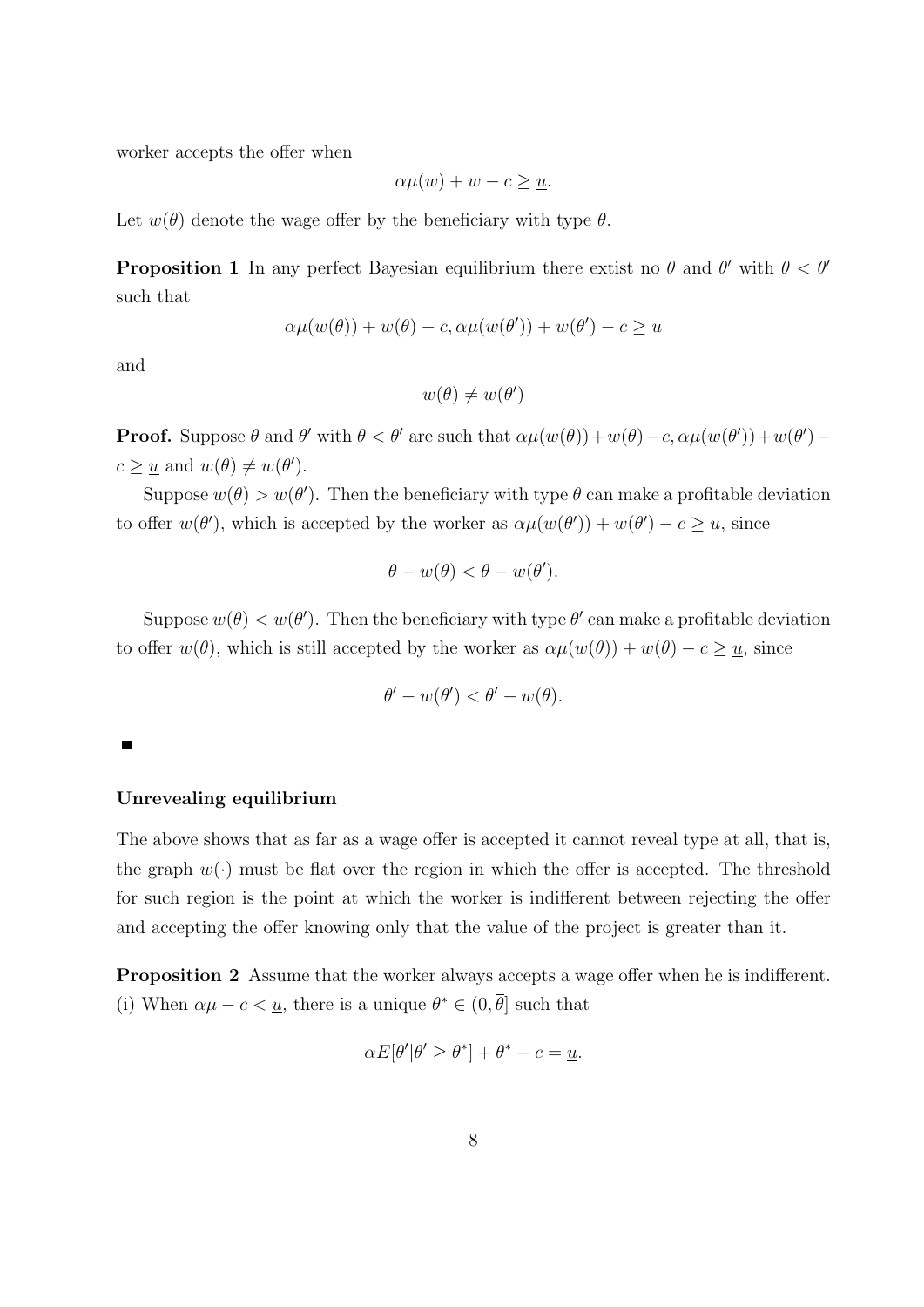Then the following is a perfect Bayesian equilibrium:

$$
w(\theta) \begin{cases} < \theta^* \quad \text{if} \quad \theta < \theta^* \\ = \theta^* \quad \text{if} \quad \theta \ge \theta^* \end{cases}
$$

and

$$
\mu(w) \begin{cases}\n< E[\theta'|\theta' \ge \theta^*] & \text{if } w < \theta^* \\
& = E[\theta'|\theta' \ge \theta^*] & \text{if } w = \theta^* \\
& = \text{free} & \text{if } w > \theta^*\n\end{cases}
$$

and the worker accepts the offer if and only if  $\alpha \mu(w) + w - c \geq u$ . (ii) When  $\alpha\mu - c \geq u$ , the following is a perfect Bayesian equilibrium:

$$
w(\theta) = 0
$$

for all  $\theta \in [0, \overline{\theta}]$  and

$$
\mu(w) \begin{cases} = \mu & \text{if} \quad w = 0 \\ = \text{free} & \text{if} \quad w > 0 \end{cases},
$$

and the worker accepts the offer if and only if  $\alpha \mu(w) + w - c \geq u$ .

**Proof.** (i) It is clear that  $\alpha E[\theta'|\theta' \ge \theta] + \theta$  is monotone-increasing, and also that  $\alpha E[\theta'|\theta' \ge \theta]$  $\theta$  +  $\theta \geq (1 + \alpha)\theta$ . Since  $(1 + \alpha)\theta \geq \underline{u} + c$ , when  $\alpha\mu < \underline{u} + c$ , there is a unique  $\theta^* \in (0, \theta]$  $\text{such that } \alpha E[\theta'|\theta' \geq \theta^*] + \theta^* - c = \underline{u}.$ 

The worker's sequential rationality of accepting offer if and only if  $\alpha \mu(w) + w - c \geq u$ is straightfoward, once we impose the refinement condition.

To check sequential rationality for the beneficiary, note that he always get zero payoff by offering  $w < \theta^*$ . Now suppose  $\theta < \theta^*$ . Then, if he offers  $w \geq \theta^*$  it is accepted and he gets  $\theta - w < \theta^* - \theta^* = 0$ . Hence it is optimal to offer  $w < \theta^*$ . Suppose  $\theta \ge \theta^*$ . Then if he offers  $w = \theta^*$  it is accepted and he gets  $\theta - \theta^* \geq 0$ . If he offers  $w > \theta^*$ , either it is accepted and he gets  $\theta$  *− w*  $\leq \theta$  *−*  $\theta$ <sup>\*</sup>, or it is rejected and he gets zero. Hence it is optimal to offer  $w = \theta^*$ .

To guarantee the consitency of beliefs, since  $Prob(\theta' < \theta^* | w < \theta^*) = 1$ , we see that

$$
\mu(w) < \theta^* < E[\theta'|\theta' \ge \theta^*]
$$

hold for all  $w < \theta^*$ .

(ii) The same argument as above follows by considering that  $\theta^*$  tends to zero.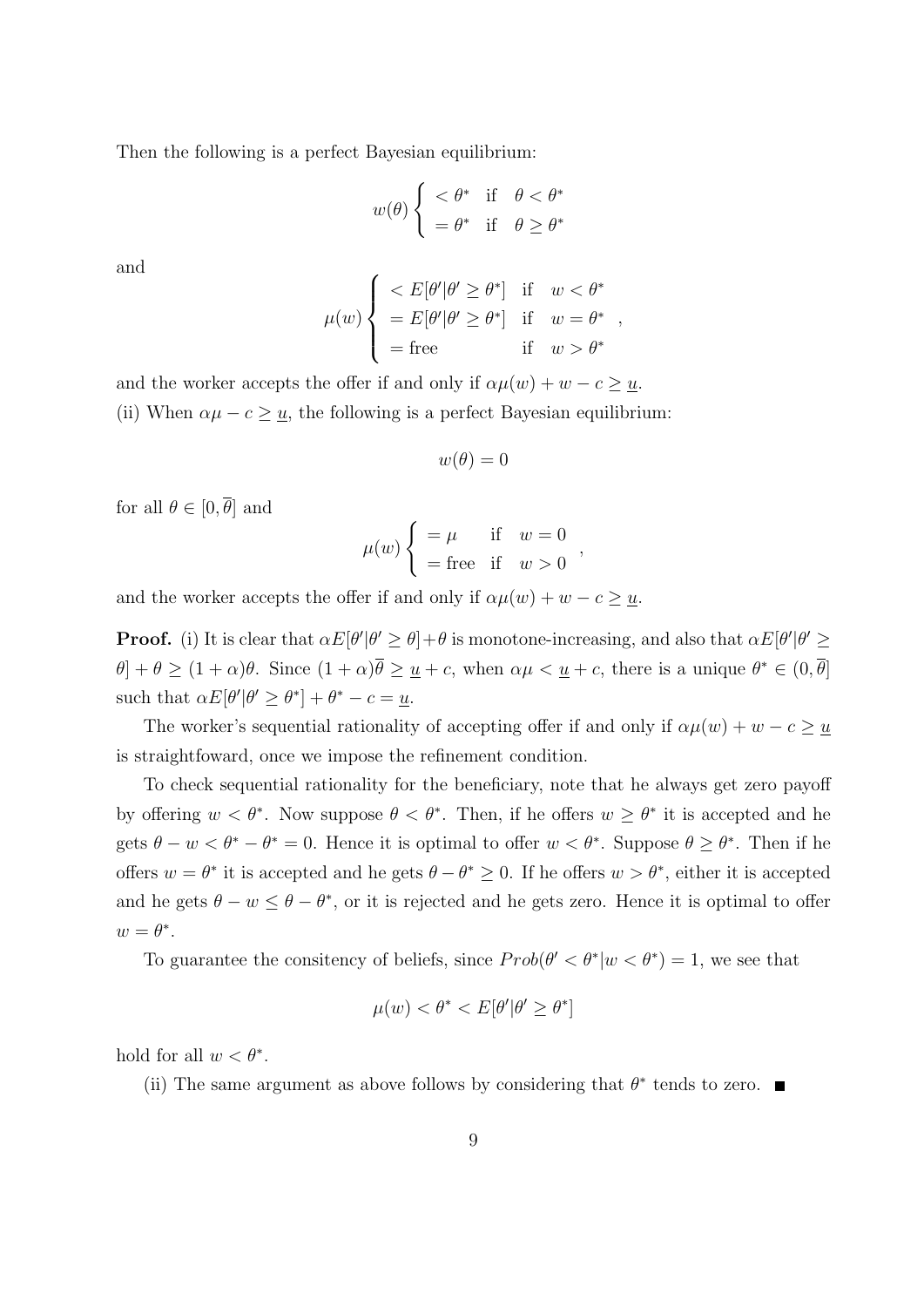#### **Manipulation and inefficiency**

The project should not be undertaken when  $\theta < \frac{\mu+c}{1+\alpha}$ . Since  $\theta^* < \frac{\mu+c}{1+\alpha}$  $\frac{u+c}{1+\alpha}$ , there is a range of values,  $\left[\theta^*, \frac{\underline{u}+c}{1+c}\right]$  $\frac{u+c}{1+\alpha}$ , in which the project is undertaken despite it should not be. There the worker is manipulated to believe that in expectation the project is worth undertaking, although he is not deceived in the straightforwarded manner as explained in the previous section.

# **3 Endogenous efforts**

Now consider that the worker's effort level *e* is endogenous, and its cost is given by *c*(*e*), whise  $c : \mathbb{R}_+ \to \mathbb{R}_+$  is the cost function. Effort level affects the probability of success, which is denoted by  $f(e)$ , whise  $f : \mathbb{R}_+ \to [0,1]$ .

We impose the following standard assumptions.

- 1. *c* is twice continuously differentiable over  $\mathbb{R}_{++}$ , and  $c' > 0$ ,  $c'' > 0$ . Also,  $\lim_{e \to 0} c'(e) =$ 0 and  $\lim_{e\to\infty} c'(e) = \infty$ .
- 2. *f* is twice continuously differentiable over  $\mathbb{R}_{++}$ , and  $f' > 0$ ,  $f'' < 0$ . Also,  $\lim_{e \to 0} f'(e) =$  $\infty$  and  $\lim_{e \to \infty} f'(e) = 0.$

Denote the wage payment by *w*. Then the beneficiary's utility is

$$
\theta f(e) - w
$$

when the worker signs and provides effort *e*, and 0 otherwise. The worker's utility when the value is known is

$$
\alpha\theta f(e) + w - c(e)
$$

when he signs and provides effort *e*, and *u* otherwise.

Consider the following two-stage game.

- **Stage 1**: The beneficiary offers wage *w*.
- **Stage 2**: The worker accepts or reject the offer. If rejected, the outside option is obtained. If accepted, the worker chooses effort level *e*.

We continue to adopt perfect Bayesian equilibrium as the equilibrium concept.

Like in the moral hazard problem we could think of outcome-dependent wage payment, but in order to focus on the signalling role here we focus on outcome-independent wage.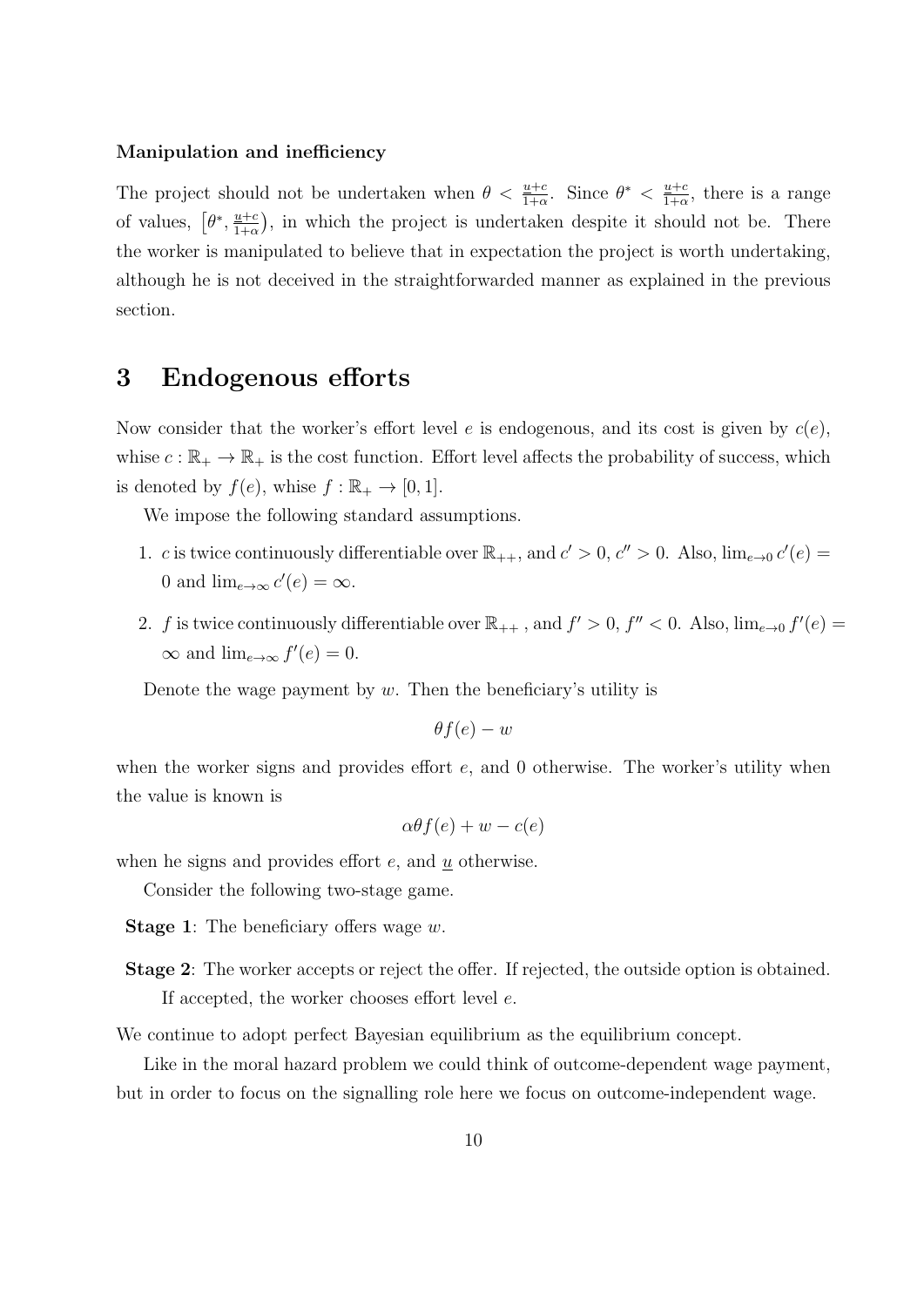### **3.1 The complete information benchmark**

First consider that the value  $\theta$  is observable for the worker and the worker's effort is observable for the beneficiary.

Efficiency says that the the following maximization problem must be solved:

$$
\max_{e} \max \{ (1+\alpha)\theta f(e) - c(e), \underline{u} \}
$$

Let

$$
e(\theta) = \arg \max(1 + \alpha)\theta f(e) - c(e)
$$

Then it is easy to show that  $e(\theta)$  and  $(1 + \alpha)\theta f(e(\theta)) - c(e(\theta))$  are increasing in  $\theta$ .

Let  $\widehat{\theta}$  be such that

$$
(1+\alpha)\widehat{\theta}f(e(\widehat{\theta})) - c(e(\widehat{\theta})) = \underline{u}
$$

Then the project should be implemented if and only if  $\theta > \hat{\theta}$ .

When  $\theta \geq \hat{\theta}$ , in order to implement the project it is optimal for the beneficiary to offer wage  $w(\theta)$  so that the participation constraint for the worker is met with equality,

$$
\alpha \theta f(e(\theta)) + w(\theta) - c(e(\theta)) = \underline{u}
$$

that is,

$$
w(\theta) = \underline{u} + c(e(\theta)) - \alpha \theta f(e(\theta))
$$

From the first-order condition it is easy to show that

$$
w'(\theta) = -\alpha f(e(\theta)) < 0
$$

Hence  $w(\theta)$  is again decreasing in  $\theta$ , and we face the same problem as before. That is, a low-*θ* beneficiary can always mimic to be a high-*θ* beneficiary by offering lower wage.

### **3.2 Incomplete information**

We find there are two prominent equilibria. First, the unrevealing equilibrium as seen in the previous section persists even under endogenous efforts. This is contrary to a crude intuition that the beneficiary will have an incentive reveal the value when it is higher, as he may want to motivate the worker to pay more effort by convincing that the value is higher. In the second equilibrium we find this intuition is partially met, in the sense that revelation starts only when the value exceeds some threshold.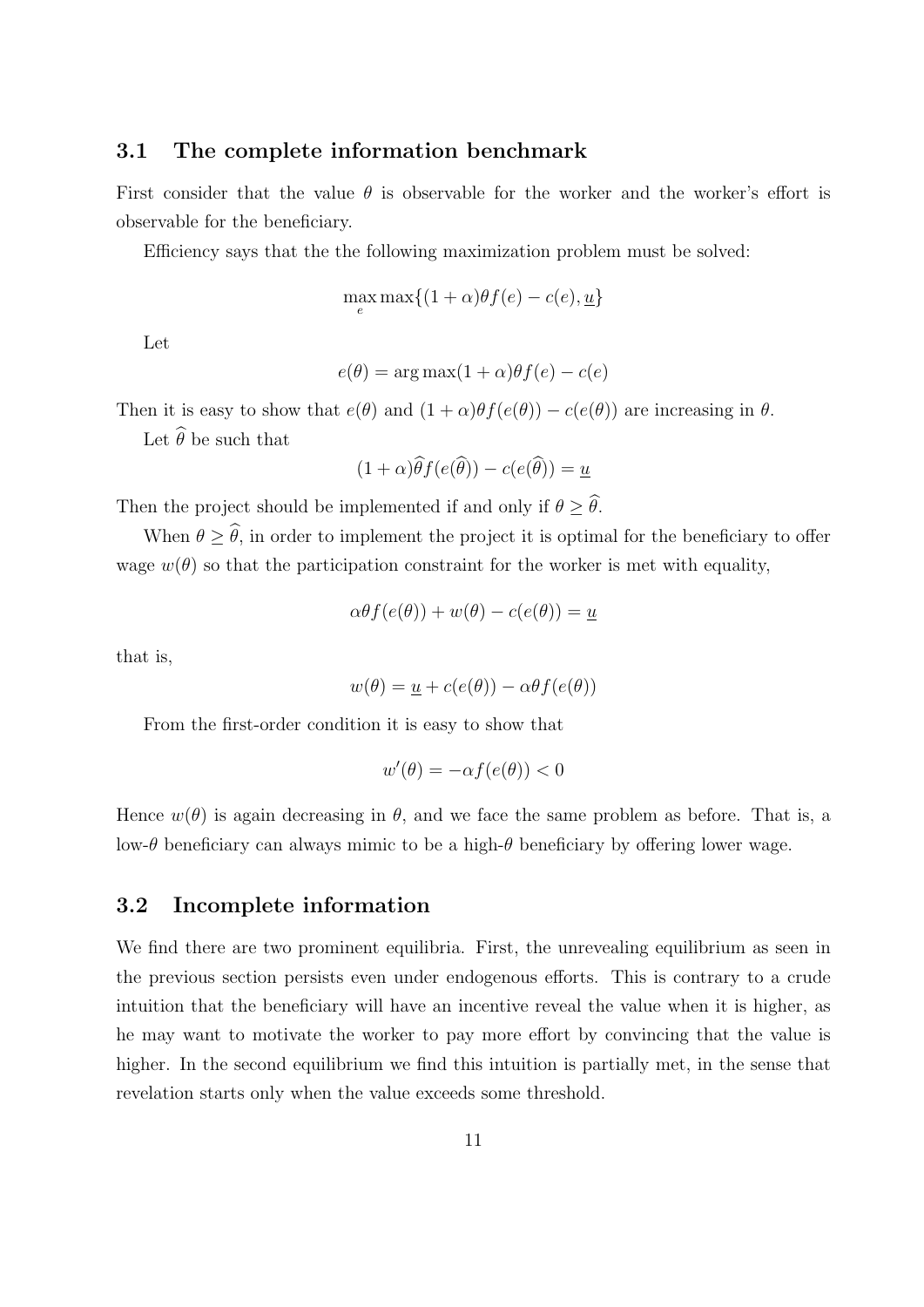#### **Unrevealing equilibrium**

Again, let  $\mu(w)$  be the expected value of  $\theta$  conditional on wage offer *w*, which is believed by the worker and is to be determined in equilibrium. Then the worker accepts the offer when

$$
\max_{e} \alpha \mu(w) f(e) + w - c(e) \ge \underline{u}
$$

and rejects otherwise.

In the current specification, only the expectation of value believed by the worker determines effort choice after accepting an offer. Thus, letting *v* the expectation of value believed by the worker, define

$$
\widetilde{e}(v) = \arg\max_{e} \alpha v f(e) - c(e).
$$

**Proposition 3** Assume that the worker always accepts a wage offer when he is indifferent. (i) When  $\alpha \mu f(\tilde{e}(0)) - c < u$ , there is a unique  $\theta^* \in (0, \theta]$  such that

$$
\alpha v^* f(\widetilde{e}(v^*)) + \theta^* f(\widetilde{e}(v^*)) - c(\widetilde{e}(v^*)) = \underline{u},
$$

whise

$$
v^* = E[\theta' | \theta' \ge \theta^*]
$$

Then the following is a perfect Bayesian equilibrium:

$$
w(\theta) \begin{cases} < \theta^* f(\widetilde{e}(v^*)) & \text{if } \theta < \theta^* \\ = \theta^* f(\widetilde{e}(v^*)) & \text{if } \theta \ge \theta^* \end{cases}
$$

and

$$
\mu(w) \begin{cases} < v^* \quad \text{if} \quad w < \theta^* f(\widetilde{e}(v^*)) \\ = v^* \quad \text{if} \quad w \ge \theta^* f(\widetilde{e}(v^*)) \end{cases},
$$

and the worker accepts the offer if and only if  $w \geq \theta^* f(\tilde{e}(\theta^*))$ , and when accepts he provides effort  $\tilde{e}(\theta^*)$ .

(ii) When  $\alpha \mu f(\tilde{e}(0)) - c \geq \underline{u}$ , the following is a perfect Bayesian equilibrium:

$$
w(\theta) = 0
$$

for all  $\theta \in [0, \overline{\theta}]$  and

$$
\mu(w)=\mu
$$

for all  $w \geq 0$ , and the worker allways accepts the offer and provides effort  $\tilde{e}(\mu)$ .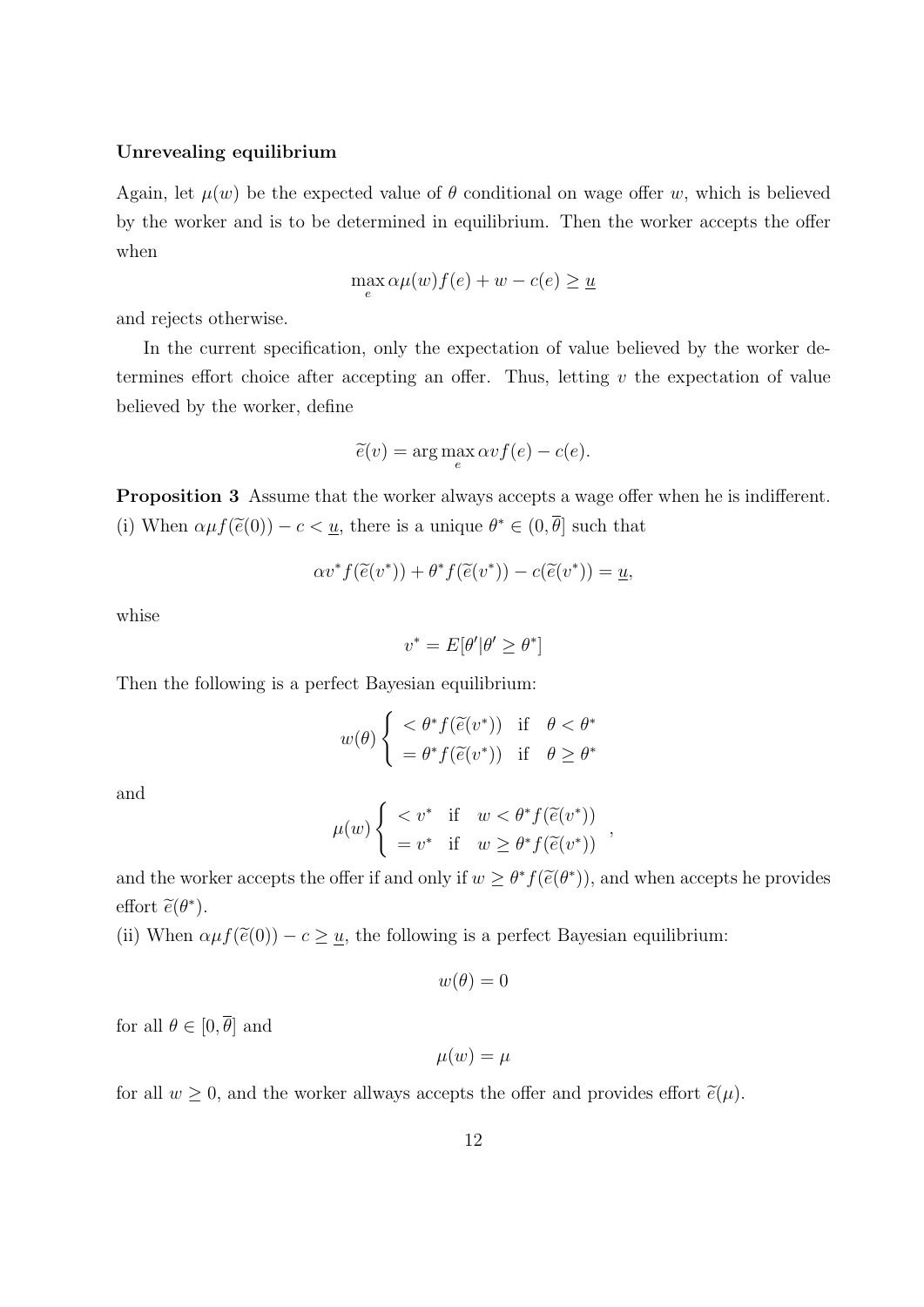#### **Proof.** (i) Let

$$
v(\theta) = E[\theta'|\theta' \ge \theta]
$$

Then it is clear that  $\alpha v(\theta) f(\tilde{e}(v(\theta))) + \theta f(\tilde{e}(v(\theta)))$  is monotone-increasing, and also that  $\alpha v(\theta) f(\widetilde{e}(v(\theta))) + \theta f(\widetilde{e}(v(\theta))) \geq (1+\alpha)\theta f(\widetilde{e}(v(\theta))).$  Since  $(1+\alpha)\overline{\theta} f(\widetilde{e}(v(\overline{\theta}))) = (1+\alpha)\overline{\theta} f(\widetilde{e}(v(\overline{\theta})))$  $\alpha$ )*θ*  $f(\tilde{e}(\theta)) \geq u + c$ , when  $\alpha \mu f(\tilde{e}(0)) < u + c$ , there is a unique  $\theta^* \in (0, \theta]$  such that  $\alpha v(\theta^*) f(\widetilde{e}(v(\theta^*))) + \theta^* f(\widetilde{e}(v(\theta^*))) - c = \underline{u}.$ 

Now let

$$
v^* = E[\theta' | \theta' \ge \theta^*]
$$

To check sequential rationality for the worker given his belief, suppose  $w \geq \theta^* f(\tilde{e}(v^*))$ . Then, since  $\mu(w) = v^*$  and  $\alpha v^* f(\tilde{e}(v^*)) + \theta^* f(\tilde{e}(v^*)) - c = u$ , it is optimal for him to accept the offer and provided effort  $\tilde{e}(v^*)$ . Suppose suppose  $w < \theta^* f(\tilde{e}(v^*))$ . Then, since  $\mu(w) < v^*$  and  $\alpha v^* f(\tilde{e}(v^*)) + \theta^* f(\tilde{e}(v^*)) - c < u$ , it is optimal for him to rejct the offer.

To check sequential rationality for the beneficiary, note that he always get zero payoff by offering  $w < \theta^* f(\tilde{e}(v^*))$ . Now suppose  $\theta < \theta^*$ . Then, if he offers  $w \geq \theta^* f(\tilde{e}(v^*))$  it is accepted and he gets  $\theta f(\tilde{e}(v^*)) - w < \theta^* f(\tilde{e}(v^*)) - \theta^* f(\tilde{e}(v^*)) = 0$ . Hence it is optimal to offer  $w < \theta^* f(\tilde{e}(v^*))$ . Suppose  $\theta \ge \theta^*$ . Then if he offers  $w = \theta^* f(\tilde{e}(v^*))$  it is accepted and he gets  $\theta f(\tilde{e}(v^*)) - \theta^* f(\tilde{e}(v^*))$ . If he offers  $w > \theta^* f(\tilde{e}(v^*))$ , it is accepted and he gets  $\theta f(\tilde{e}(v^*)) - w < \theta - \theta^* f(\tilde{e}(v^*))$ . Hence it is optimal to offer  $w = f(\tilde{e}(v^*))$ .

Consitency of beliefs is straightforward then.

(ii) The same argument as above follows by considering that  $\theta^*$  tends to zero.

#### **Manipulation and inefficiency**

Since  $\theta^* < \theta$ , where  $\theta$  is the point at which the maximal social surplus is zero, there is a range of values  $(\theta^*, \theta)$  in which the worker is manipulated to believe that the project is worth doing despite it should not be.

#### **Partially revealing equilibrium**

We can construct an equilibrium in which the beneficiary with sufficiently high *θ* reveals the value.

To get an idea, for moments ignore the participation constraint and assume that the worker accepts any offer. Assume that  $\tilde{w}$  is differntiable and monotone-increasing. To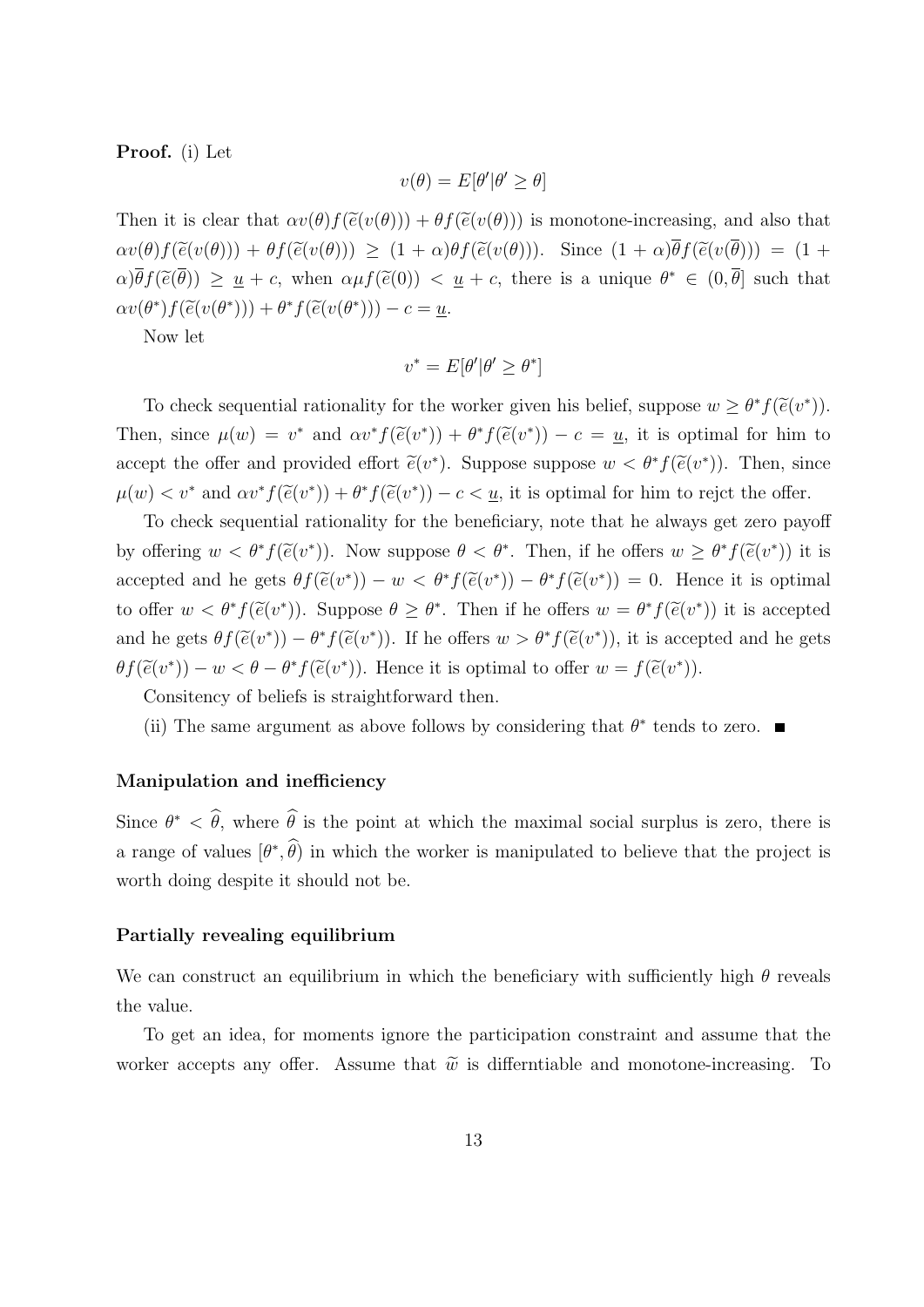show that following  $\tilde{w}$  is incentive-compatible for the beneficiary, consider the maximization problem

$$
\max_{s} \theta f(\widetilde{e}(s)) - \widetilde{w}(s)
$$

whise he can pretend to have any type *s* instead of true  $\theta$ . Note that hise the beneficiary knows that if he reports *s* the worker will choose  $\tilde{e}(s)$ .

Then the first-order condition says

$$
\theta f(\widetilde{e}(s))\widetilde{e}'(s) - \widetilde{w}'(s) = 0
$$

In equilibrium it holds  $s = \theta$ , hence we obtain

$$
\widetilde{w}'(\theta) = \theta f(\widetilde{e}(\theta))\widetilde{e}'(\theta)
$$

By using integration by part, we obtain

$$
\widetilde{w}(\theta) - \widetilde{w}(0) = \theta f(\widetilde{e}(\theta)) - \int_0^{\theta} f(\widetilde{e}(s))ds.
$$

Now can this be a part of solution when the participation constraint for the worker is considered? A natural way of applying the participation constraint is to set threshold  $\theta^*$ defined by

$$
\alpha \theta^{\star} f(\widetilde{e}(\theta^{\star})) + \widetilde{w}(\theta^{\star}) - c(\widetilde{e}(\theta^{\star})) = \underline{u}.
$$

Then the beneficiary with value lower than  $\theta^*$  can get accepted only by offering wage greater than or equal to  $\widetilde{w}(\theta^*)$ . But this does not discrourage such beneficiary to pretend that his value is higher than  $\theta^*$  rather than to get rejected. This still leaves an incentive for the beneficiary to manipulate.

In order that the beneficiary follows an incentive-compatible wage policy, we need two thresholds, one such that the participation constraint for the worker is met with equality there and the beneficiary chooses to get rejected if his value is low than that, the other such that the participation constraint is non-binding and the beneficiary is indifferent between unrevealing and revealing.

#### **Proposition 4** Let

$$
\widetilde{w}(\theta) = \theta f(\widetilde{e}(\theta)) - \int_0^{\theta} f(\widetilde{e}(s))ds
$$

Let  $\theta_1, \theta_2$  with  $\theta_1 < \theta_2$  be such that

$$
\theta_2 f(\widetilde{e}(v_{12})) - \theta_1 f(\widetilde{e}(v_{12})) = \theta_2 f(\widetilde{e}(\theta_2)) - \widetilde{w}(\theta_2)
$$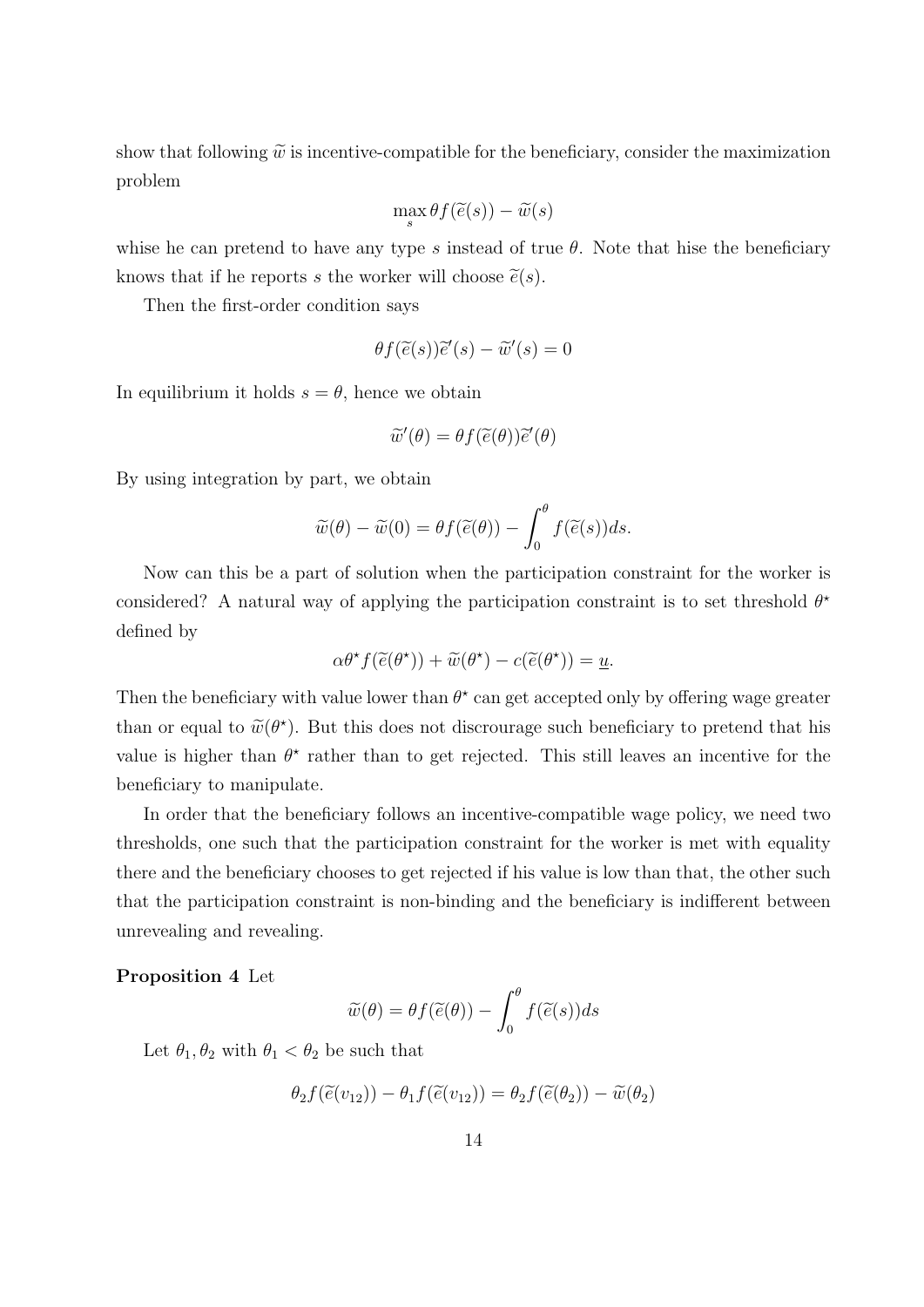and

$$
\alpha v_{12} f(\widetilde{e}(v_{12})) + \theta_1 f(\widetilde{e}(v_{12})) - c(\widetilde{e}(v_{12})) = \underline{u},
$$

 $\text{whise } v_{12} = E[\theta' | \theta_1 \le \theta' < \theta_2].$ 

Then the following is a perfect Bayesian equilibrium:

$$
w(\theta) \begin{cases} < \theta_1 f(\widetilde{e}(v_{12})) & \text{if } \theta < \theta_1 \\ & = \theta_1 f(\widetilde{e}(v_{12})) & \text{if } \theta_1 \le \theta < \theta_2 \\ & = \widetilde{w}(\theta) & \text{if } \theta_2 \le \theta \end{cases}
$$

and

$$
\mu(w) \begin{cases}\n< v_{12} & \text{if } w < \theta_1 f(\widetilde{e}(v_{12})) \\
> v_{12} & \text{if } \theta_1 f(\widetilde{e}(v_{12})) \leq w < \widetilde{w}(\theta_2) \\
> \widetilde{w}^{-1}(w) & \text{if } \widetilde{w}(\theta_2) \leq w\n\end{cases}
$$

and the worker accepts the offer if and only if  $w \geq \theta_1 f(\tilde{e}(v_{12}))$ , and when accepts he provides effort  $\tilde{e}(\mu(w))$ .

**Proof.** Sequential rationality for the worker is straightforward.

To check sequential rationality for the beneficiary, first suppose  $\theta \ge \theta_2$ . Then by offering  $\widetilde{w}(\theta)$  he gets accepted and gets  $\theta f(\widetilde{e}(\theta)) - \widetilde{w}(\theta)$ . From the construction of  $\widetilde{w}$  there is no profitable deviation in pretending any other  $t > \theta_2$ .

By offering  $w < \theta_1 f(\tilde{e}(v_{12}))$  he gets rejected and gets zero. By offering  $\theta_1 f(\tilde{e}(v_{12})) \le$  $w < \widetilde{w}(\theta_2)$  he gets accepted and gets  $(\theta - \theta_1) f(\widetilde{e}(v_{12}))$ .

Since

$$
(\theta - \theta_1) f(\tilde{e}(v_{12})) = (\theta_2 - \theta_1) f(\tilde{e}(v_{12})) + (\theta - \theta_2) f(\tilde{e}(v_{12}))
$$
  
\n
$$
= \theta_2 f(\tilde{e}(\theta_2)) - \tilde{w}(\theta_2) + (\theta - \theta_2) f(\tilde{e}(v_{12}))
$$
  
\n
$$
< \theta_2 f(\tilde{e}(\theta_2)) - \tilde{w}(\theta_2) + (\theta - \theta_2) f(\tilde{e}(\theta_2))
$$
  
\n
$$
= \theta f(\tilde{e}(\theta_2)) - \tilde{w}(\theta_2)
$$
  
\n
$$
\leq \theta f(\tilde{e}(\theta)) - \tilde{w}(\theta)
$$

it is optimal to offer  $\widetilde{w}(\theta)$ .

Suppose  $\theta_1 \leq \theta < \theta_2$ . By offering  $w < \theta_1 f(\tilde{e}(v_{12}))$ , he gets regected and gets zero. By offering  $\theta_1 f(\tilde{e}(v_{12})) \leq w < \tilde{w}(\theta_2)$  he gets accepted and gets  $(\theta - \theta_1) f(\tilde{e}(v_{12}))$ .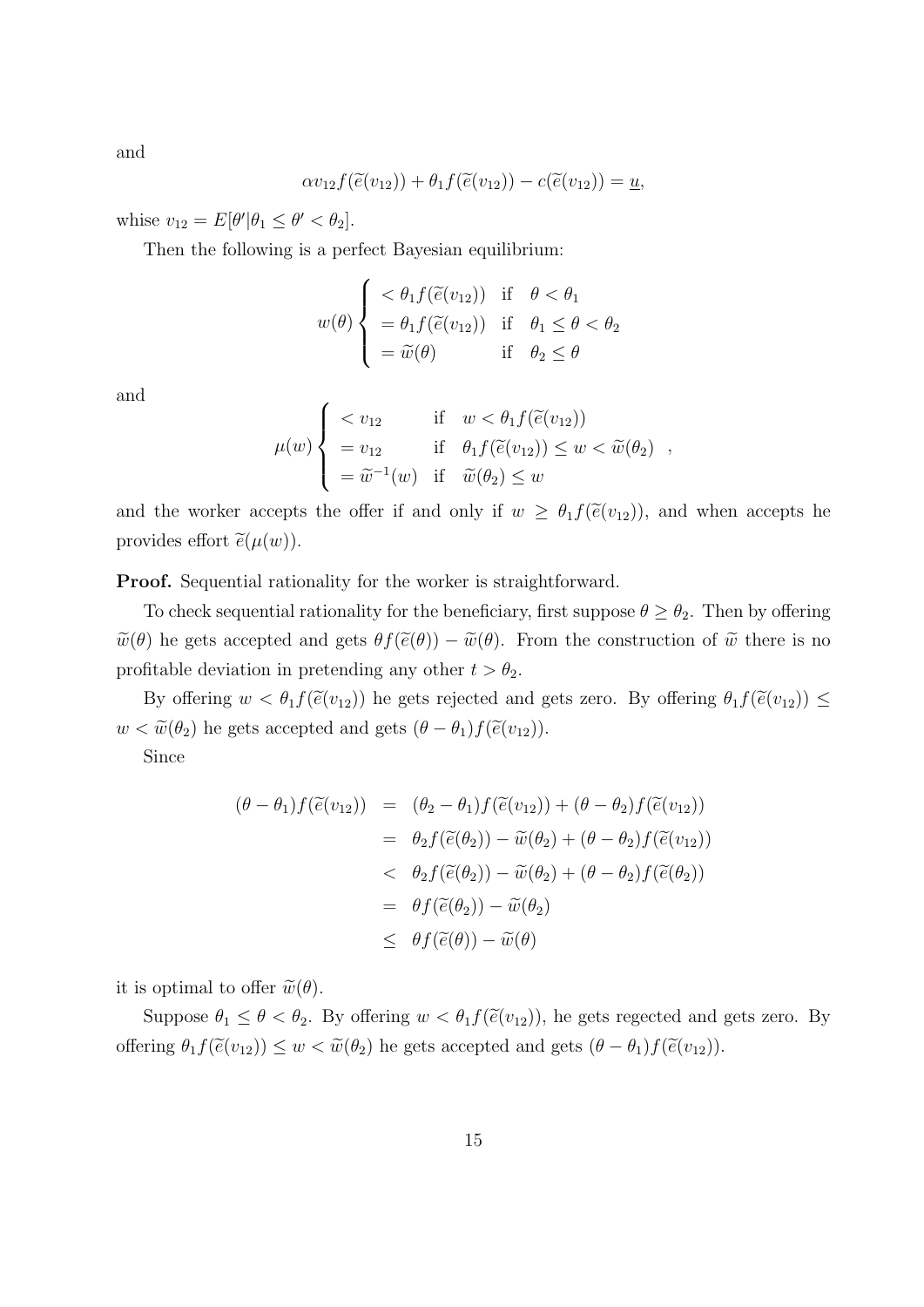By offering  $\tilde{w}(\theta_2)$ , that is, by pretending to be  $\theta_2$ , he gets accepted and gets

$$
\theta f(\widetilde{e}(\theta_2)) - \widetilde{w}(\theta_2) = \theta f(\widetilde{e}(\theta_2)) + \theta_2 f(\widetilde{e}(v_{12})) - \theta_1 f(\widetilde{e}(v_{12})) - \theta_2 f(\widetilde{e}(\theta_2))
$$
  
\n
$$
= -(\theta_2 - \theta) f(\widetilde{e}(\theta_2)) + \theta_2 f(\widetilde{e}(v_{12})) - \theta_1 f(\widetilde{e}(v_{12}))
$$
  
\n
$$
\leq -(\theta_2 - \theta) f(\widetilde{e}(v_{12})) + \theta_2 f(\widetilde{e}(v_{12})) - \theta_1 f(\widetilde{e}(v_{12}))
$$
  
\n
$$
= \theta f(\widetilde{e}(v_{12})) - \theta_1 f(\widetilde{e}(v_{12}))
$$

Further, by offering  $w > \tilde{w}(\theta_2)$ , that is, by pretending to be  $t > \theta_2$ , he gets accepted and gets

$$
\theta f(\tilde{e}(t)) - \tilde{w}(t) = \theta f(\tilde{e}(\theta_2)) - \tilde{w}(\theta_2) + \theta [f(\tilde{e}(t)) - f(\tilde{e}(\theta_2))] - \tilde{w}(t) + \tilde{w}(\theta_2)
$$
  
\n
$$
\leq \theta f(\tilde{e}(\theta_2)) - \tilde{w}(\theta_2) + \theta_2 [f(\tilde{e}(t)) - f(\tilde{e}(\theta_2))] - \tilde{w}(t) + \tilde{w}(\theta_2)
$$
  
\n
$$
= \theta f(\tilde{e}(\theta_2)) - \tilde{w}(\theta_2) + \theta_2 f(\tilde{e}(t)) - \tilde{w}(t) - [\theta_2 f(\tilde{e}(\theta_2)) - \tilde{w}(\theta_2)]
$$
  
\n
$$
\leq \theta f(\tilde{e}(\theta_2)) - \tilde{w}(\theta_2)
$$
  
\n
$$
\leq \theta f(\tilde{e}(v_{12})) - \theta_1 f(\tilde{e}(v_{12}))
$$

Thus it is optimal to offer  $\theta_1 f(\widetilde{e}(v_{12}))$ .

Suppose  $\theta < \theta_1$ . Then by offering any  $w < \theta_1 f(\tilde{e}(v_{12}))$  the employer gets rejected and gets zero.

By offering  $\theta_1 f(\tilde{e}(v_{12})) \leq w < \tilde{w}(\theta_2)$  he gets accepted and gets  $(\theta - \theta_1) f(\tilde{e}(v_{12})) < 0$ . By offering  $w > \tilde{w}(\theta_2)$ , he gets accepted and by the same argument as above we obtain

$$
\theta f(\widetilde{e}(t)) - \widetilde{w}(t) \leq \theta f(\widetilde{e}(v_{12})) - \theta_1 f(\widetilde{e}(v_{12}))
$$

where the right-hand-side is less than zero.

Thus it is optimal to offer  $w < \theta_1 f(\widetilde{e}(v_{12}))$ .

Now consistency of belief is straightforward.

#### **Inefficiency**

Since  $v_{12} > \theta_1$ , it holds

$$
\underline{u} = \alpha v_{12} f(\widetilde{e}(v_{12})) + \theta_1 f(\widetilde{e}(v_{12})) - c(\widetilde{e}(v_{12}))
$$
  
>  $\alpha \theta_1 f(\widetilde{e}(v_{12})) + \theta_1 f(\widetilde{e}(v_{12})) - c(\widetilde{e}(v_{12}))$   
>  $\alpha \theta_1 f(\widetilde{e}(\theta_1)) + \theta_1 f(\widetilde{e}(\theta_1)) - c(\widetilde{e}(\theta_1))$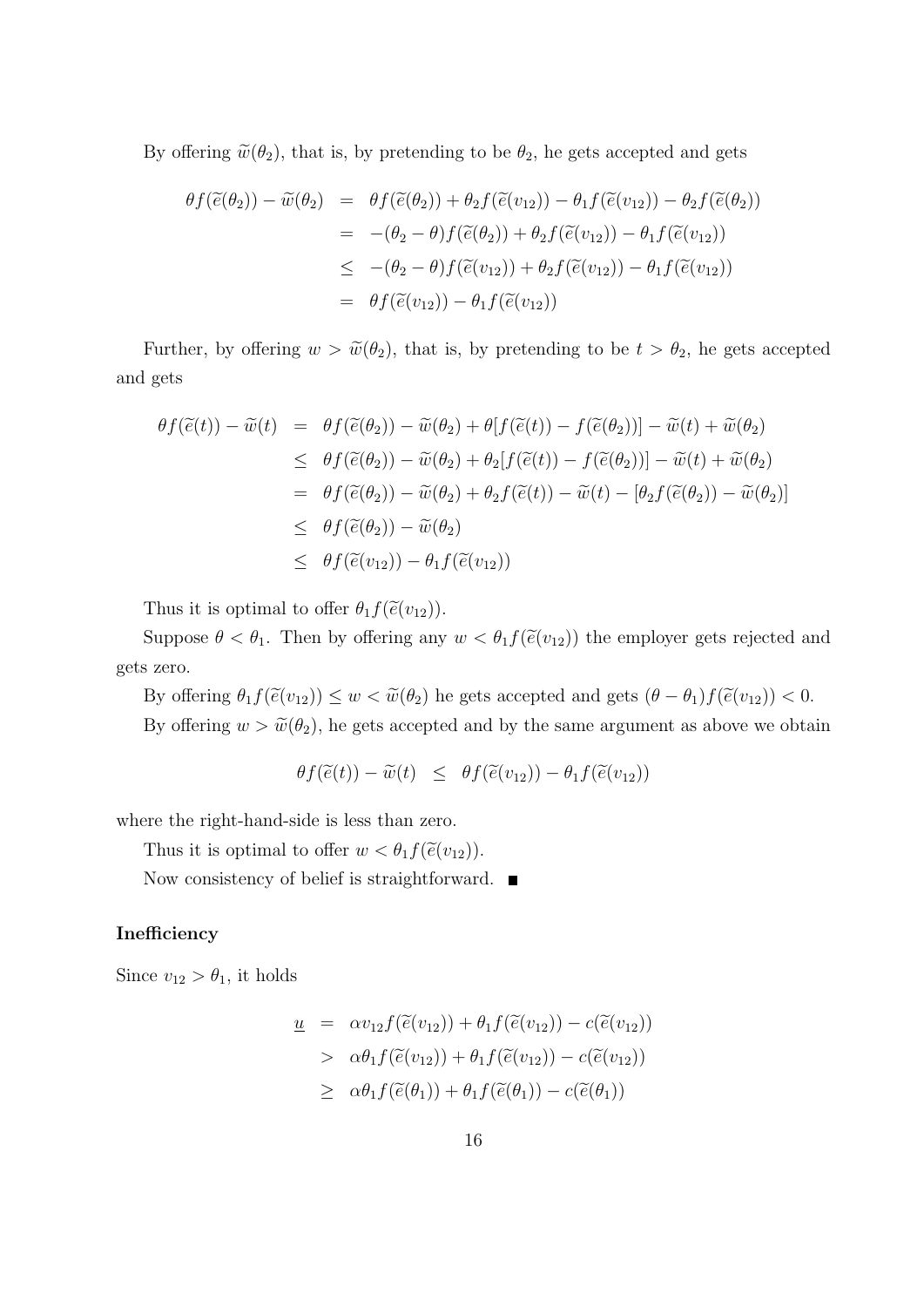implying that  $\theta_1 < \hat{\theta}$ . Thisefore, there is still a range  $[\theta_1, \hat{\theta}]$  in which the project is undertaken despite it should not be. Since we can show  $\theta^* \leq \theta_1$  on the other hand, compared to the unrevealing equilibrium the probability of such inefficiency is lower in the partially revealing equilibrium.

# **4 Degree of value sharing as private information**

Finally, we consider that the degree of value sharing is private information of the worker. Assume that degree of value sharing  $\alpha$  is drawn from  $[0, \overline{\alpha}]$  according to distribution  $\Psi$  with density *ψ*.

### **4.1 The case of exogenous effort**

Given wage offer *w* and the believed value  $\mu(w)$  conditional on *w*, the worker accepts *w* if

$$
\alpha \mu(w) + w - c \geq \underline{u}.
$$

Note that there is no adverse selection here, as the fact that the worker accepts a wage offer simply reveals that he shares value of the beneficiary more and it is a harmless thing for the beneficiary.

Let

$$
P_{\mu}(w) = Prob(\alpha \mu(w) + w - c \ge \underline{u})
$$

Note that  $P_\mu(\cdot)$  is strictly increasing as far as  $\mu(\cdot)$  is positive valued and non-decreasing. Then beneficiary's expected utility of offering *w* is

$$
P_{\mu}(w)(\theta - w)
$$

To simplify the argument we assume

$$
\overline{\alpha} = \infty, \quad \overline{\theta} < c + \underline{u}
$$

This guarantees that there is always a very small but positive probability that any wage offer is accepted. On can imagine for example the exponential distribution with very thin tail. Also we assume that the project can be undertaken only when the worker has positive empathy, otherwise a beneficary might be able to offer sufficiently high wage so that he does not need to count on the worker's empathy.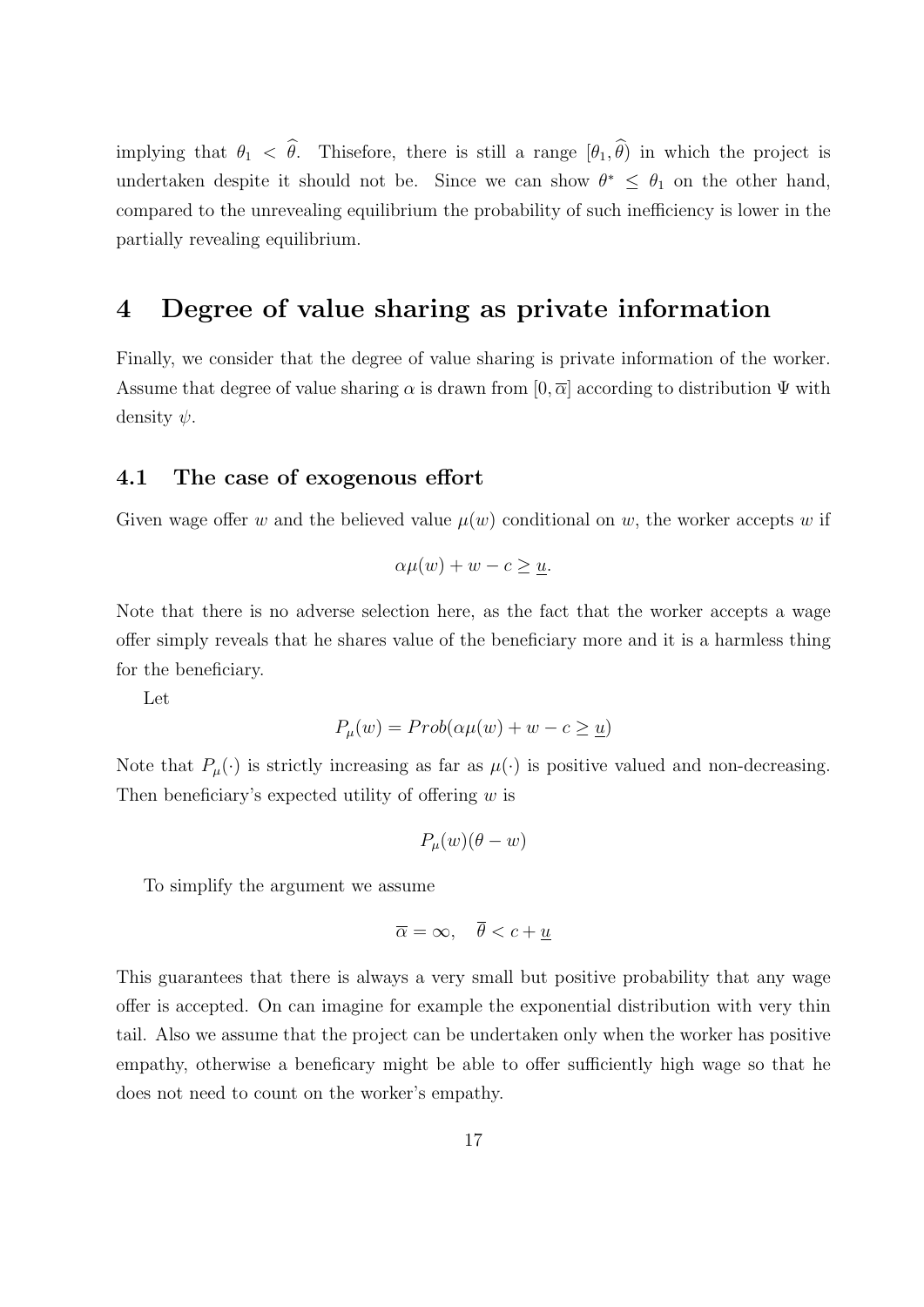Under the assumptions we look for an equilibrium with  $\mu(\cdot)$  being non-decreasing and  $\mu(w) > 0$  for all  $w > 0$ . Then, since  $w(\theta) \le \theta \le \overline{\theta} < c + \underline{u}$ , the beneficiary never makes a wage offer greater than  $c + \underline{u}$ . Also, the assumption implies that  $P_{\mu}(w)$  is always positive while it will be very small when *w* is small.

**Proposition 5** When we restrict attention to a perfect Bayesian equilibrium with  $\mu(\cdot)$ being non-decreasing and  $\mu(w) > 0$  for all  $w > 0$ , it must be fully revealing.

**Proof.** Given any nondcreasing  $\mu(\cdot)$ , define

$$
w_{\mu}(\theta) = \arg\max_{w} P_{\mu}(w)(\theta - w)
$$

Let  $\theta' > \theta$  and  $w' > w$ . Then the increasing difference property

$$
P_{\mu}(w')(\theta' - w') - P_{\mu}(w)(\theta' - w)
$$
  
>  $P_{\mu}(w')(\theta - w') - P_{\mu}(w)(\theta - w)$ 

follows from

$$
(P_{\mu}(w') - P_{\mu}(w))(\theta' - \theta) > 0.
$$

From the increasing difference property we conclude that  $w_{\mu}(\cdot)$  is strictly increasing. In equilibrium, it must hold

$$
\mu(w) = E[\theta'|w_{\mu}(\theta') = w] = w_{\mu}^{-1}(w)
$$

for all  $w \in w_\mu([0, \overline{\theta}])$ , but since  $w_\mu$  is strictly increasing  $\mu$  is strictly increasing.

### **Inefficiency**

Since equilibrium wage offer is fully revealing, the worker accepts it when

$$
\alpha \theta + w(\theta) - c \ge \underline{u}
$$

Recall that the project should be undertaken when

$$
(1+\alpha)\theta - c \ge \underline{u}.
$$

Since  $w(\theta) \leq \theta$ , the first inequality implies the second inequality. That is, it cannot happen that the project is undertaken despite it should not be. This contrasts to what we had for the unrevealing equilibrium when the degree of value sharing is known to the beneficiary.

Inefficiency due to the project not being taken despite it should be arises here, though.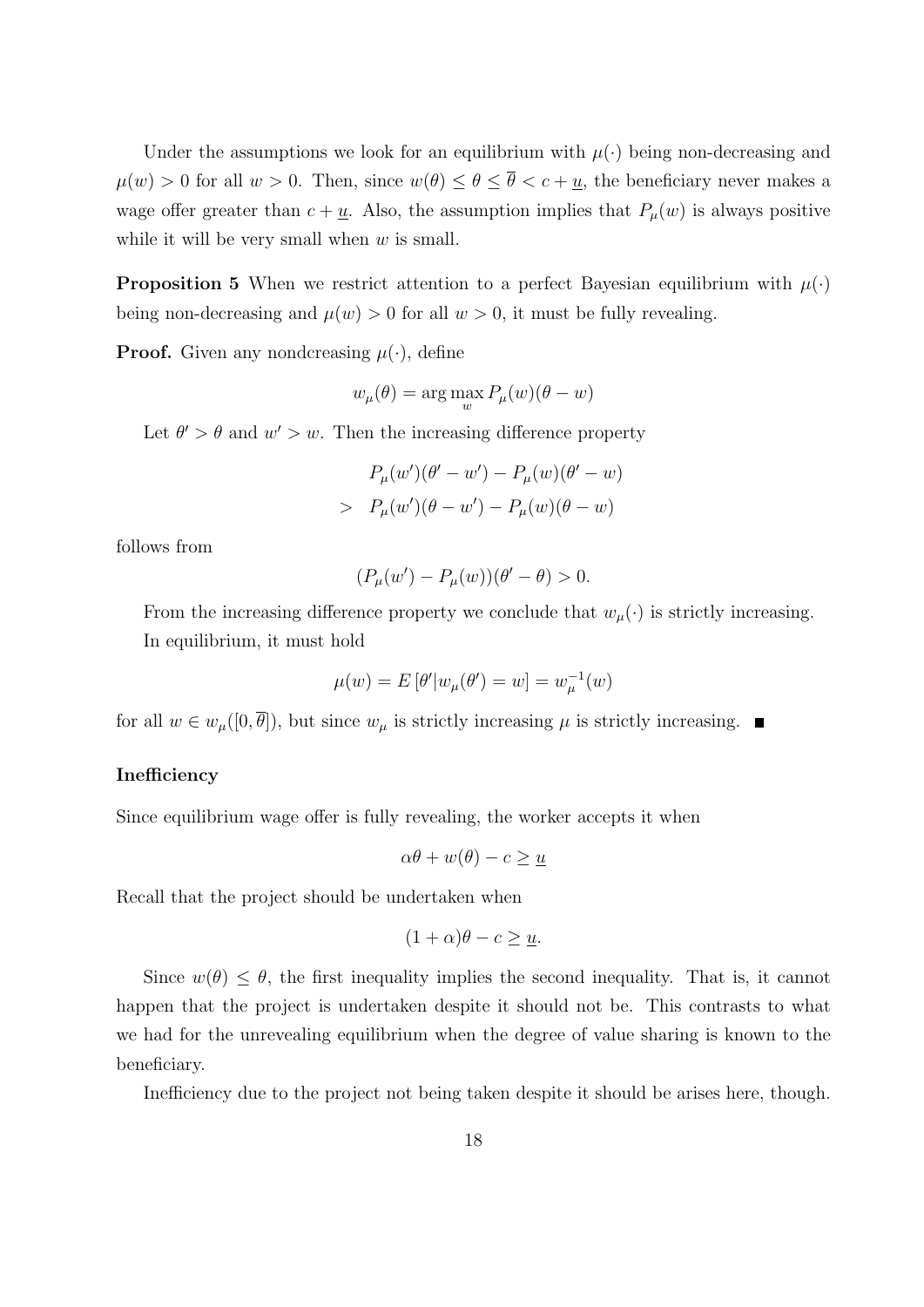# **4.2 The case of endogenous effort**

Finally we consider the case of endogenous effort when the degree of value sharing private information of the worker. Thise, since an incease of wage attracts a worker with lower degree of value sharing, the probability of success *conditional on* acceptance by the worker will become lower. This sounds like discouraging the beneficiary from raising wage offer based on his value.<sup>1</sup> However, since the beneficiary cares for the probability of acceptance as well, and he gets nothing if the wage offer is rejected, the corresponding increase of acceptance probability exactly kills the above negative effect. In fact, it is shown that the benficiary cares only for pairs of the probability of success prior to accepting/rejecting and the probability of acceptance.

Let  $\mu(w)$  be the expected value of  $\theta$  conditional on wage offer *w*, which is believed by the worker and is to be determined in equilibrium. Then the worker with type  $\alpha$  accepts the offer when

$$
\max_{e} \alpha \mu(w) f(e) + w - c(e) \ge \underline{u}
$$

and rejects othiswise.

In the current specification, only the expectation of value believed by the worker determines effort choice after accepting an offer. Thus, letting *v* the expectation of value believed by the worker, define

$$
\widetilde{e}(\alpha, v) = \arg\max_{e} \alpha v f(e) - c(e).
$$

Given wage offer *w* and the believed value  $\mu(w)$  conditional on *w*, the worker accepts *w* if

$$
\alpha \mu(w) f(\widetilde{e}(\alpha, \mu(w))) + w - c(\widetilde{e}(\alpha, \mu(w))) \ge \underline{u}.
$$

Let

$$
P_{\mu}(w) = Prob(\alpha \mu(w) f(\tilde{e}(\alpha, \mu(w))) + w - c(\tilde{e}(\alpha, \mu(w))) \ge \underline{u})
$$

denote the probability that the worker with belief  $\mu$  accepts  $w$ , and

$$
f_{\mu}(w) = E[f(\widetilde{e}(\alpha, \mu(w))) | \alpha \mu(w) f(\widetilde{e}(\alpha, \mu(w))) + w - c(\widetilde{e}(\alpha, \mu(w))) \ge \underline{u}]
$$

 $1$ Delfgaauw and Dur [5] consider a screening problem in which workers have intrinsic motation, which is private information, and the employer faces a trade-off that increasing wage attracts unmotivated workers while it increase the probability of acceptance.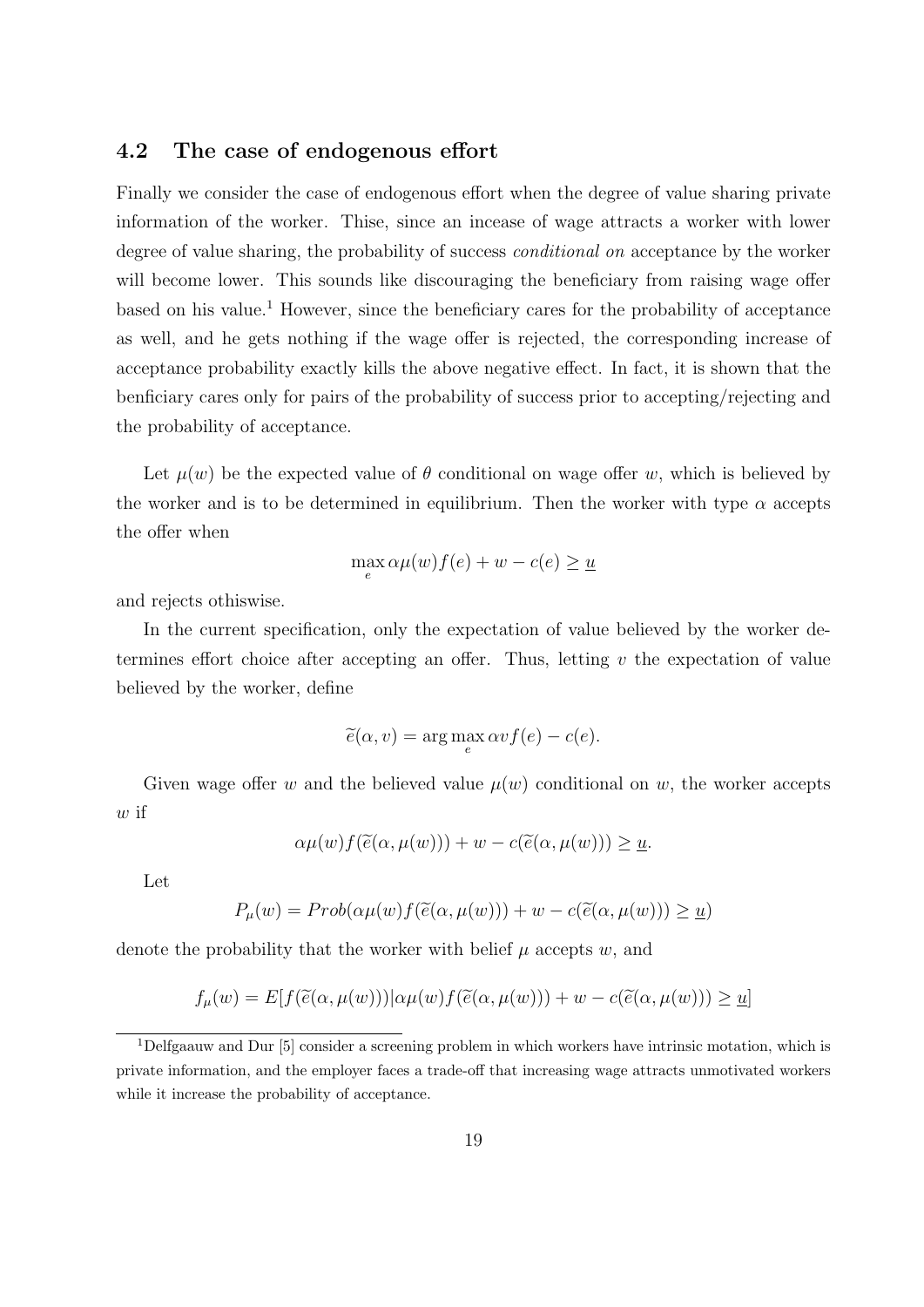denote the probability of success conditional on accepting *w*. Note that  $P_\mu(\cdot)$  is strictly increasing as far as  $\mu(\cdot)$  is positive valued and non-decreasing.

The beneficiary's expected utility of offering *w* is

$$
\theta P_{\mu}(w) f_{\mu}(w) - w P_{\mu}(w)
$$

Note that what matters hise is  $P_{\mu}(w) f_{\mu}(w)$ , which is the probability of success prior to accepting/rejecting, and  $P_\mu(w)$ , which is the probability of accepting.

**Proposition 6** When we restrict attention a perfect Bayesian equilibrium with  $\mu(\cdot)$  being non-decreasing  $\mu(w) > 0$  for all  $w > 0$ , it must be fully revealing.

**Proof.** First, we see that  $P_\mu(w)f_\mu(w)$  is strictly increasing in *w* when  $\mu(\cdot)$  is non-decreasing and  $\mu(w) > 0$  for all  $w > 0$ . This is because

$$
P_{\mu}(w)f_{\mu}(w) = \int_{\frac{c+u-w}{\mu(w)}}^{\infty} f(\widetilde{e}(\alpha, \mu(w)))\psi(\alpha)d\alpha
$$

and  $\frac{c+\underline{u}-w}{\mu(\underline{w})}$  is strictly deccreasing in *w*, and  $f(\tilde{e}(\alpha,\mu(\underline{w})))$  is at least weakly increasing in *w*. Given any nondcreasing  $\mu(\cdot)$ , define

$$
w_{\mu}(\theta) = \arg\max_{w} \{ \theta P_{\mu}(w) f_{\mu}(w) - w P_{\mu}(w) \}
$$

Let  $\theta' > \theta$  and  $w' > w$ . Then the increasing difference property

$$
\{\theta'P_{\mu}(w')f_{\mu}(w') - w'P_{\mu}(w')\} - \{\theta'P_{\mu}(w)f_{\mu}(w) - wP_{\mu}(w)\}\
$$
  
> 
$$
\{\theta P_{\mu}(w')f_{\mu}(w') - w'P_{\mu}(w')\} - \{\theta P_{\mu}(w)f_{\mu}(w) - wP_{\mu}(w)\}\
$$

follows from

$$
(P_{\mu}(w')f_{\mu}(w') - P_{\mu}(w)f_{\mu}(w))(\theta' - \theta) > 0
$$

as  $P_\mu(w) f_\mu(w)$  is strictly increasing in *w*.

From the increasing difference property we conclude that  $w_{\mu}(\cdot)$  is strictly increasing. In equilibrium, it must hold

$$
\mu(w) = E[\theta'|w_{\mu}(\theta') = w] = w_{\mu}^{-1}(w)
$$

for all  $w \in w_\mu([0, \overline{\theta}])$ , but since  $w_\mu$  is strictly increasing  $\mu$  is strictly increasing.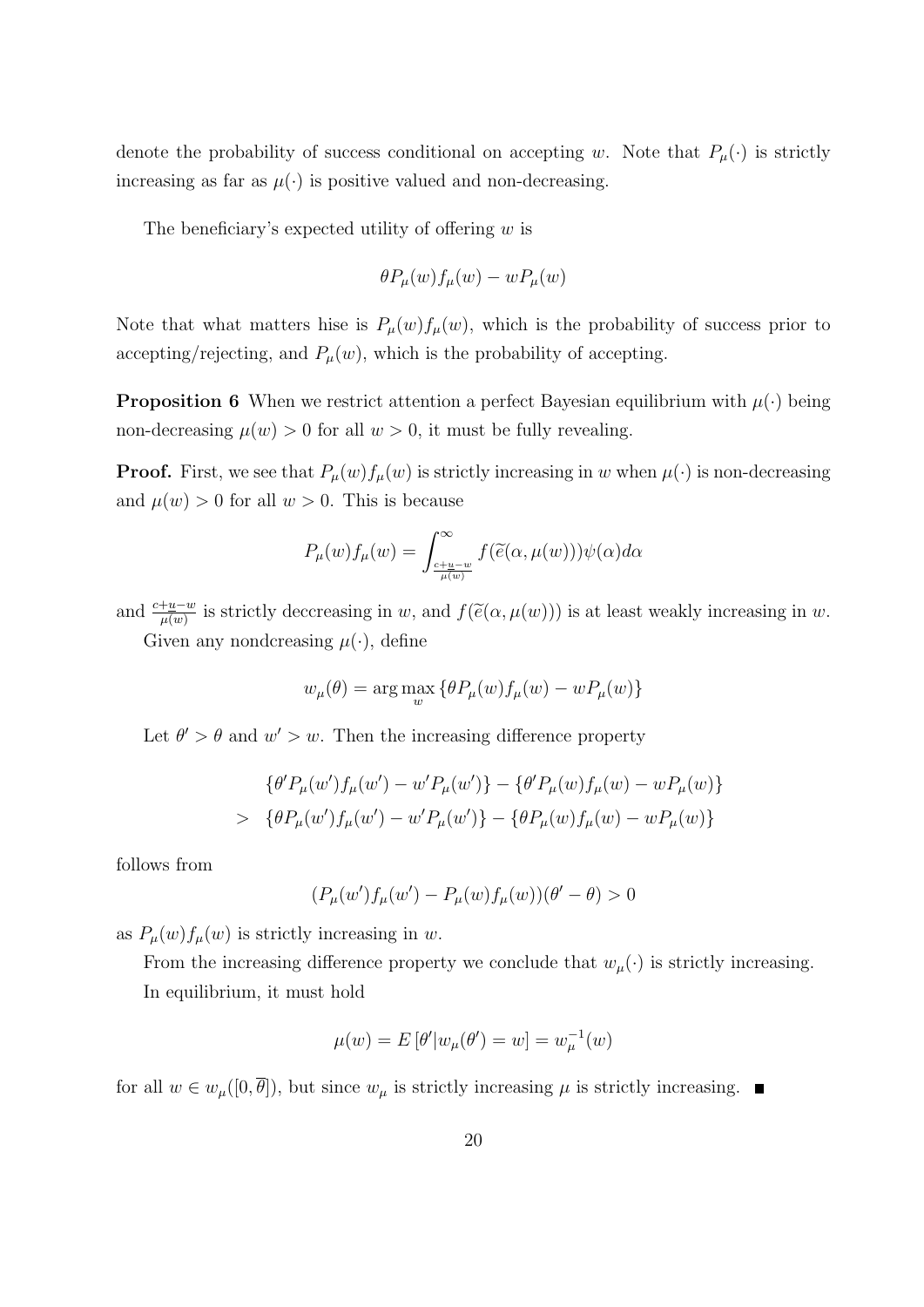#### **Inefficiency**

Since equilibrium wage offer is fully revealing, the worker accepts it when

$$
\alpha \theta f(\widetilde{e}(\alpha,\theta)) + w(\theta) - c(\widetilde{e}(\alpha,\theta)) \ge \underline{u}.
$$

Note that the project should be undertaken when

$$
(1+\alpha)\theta f(\widehat{e}(\alpha,\theta)) - c(\widehat{e}(\alpha,\theta)) \ge \underline{u}
$$

where  $\hat{e}(\alpha, \theta) = \arg \max_{e} (1 + \alpha) \theta f(e) - c(e)$ .

There is not a clear relationship between the above two inequalities. If  $w(\theta)$  is always smaller than equal to  $\theta f(\tilde{e}(\alpha, \theta))$  for all  $\alpha$  we could draw the similar relathionship as in the exogenous effort case, but  $w(\theta)$  may be larger than  $\theta f(\tilde{e}(\alpha, \theta))$  depending on particular realization of  $\alpha$ . Thus, in general, there remain two kinds of inefficiency, one that the project is undertaken despite it should not be, the other that the project is not undertaken despite it should be. The evaluation is left to a numerical one.

# **5 Concluding remarks**

We conclude by listing the remaining issues.

(i) When the degree of value sharing  $\alpha$  is private information of the worker, it will be resonable to ask if he can signal it in certain way, such as wage proposal from the worker side, and how it affects the economic performance. (ii) In the paper we assumed one beneficiary/employer and one worker, but it will be reasonable to ask what will happen if there is competition between workers or that between beneficiaries/employers. (iii) We considered outcome-independent wage for the purpose of focusing on the signaling role, but it will be reasonable to ask how outcome-dependent wage offer works, in which there will be an interplay between the signaling role and the effort-inducing role as in the standard moral hazard problem. (iv) In the paper we assumed that the degree of value sharing  $\alpha$  is exogenously randomly generated, but it may be reasonable to say that it is endogensouly determined in certain way. (v) Finally, in order to predict the evolution of how intrinsic motivation is exploited in the workplace over time, a dynamic yet tractable mode is desired.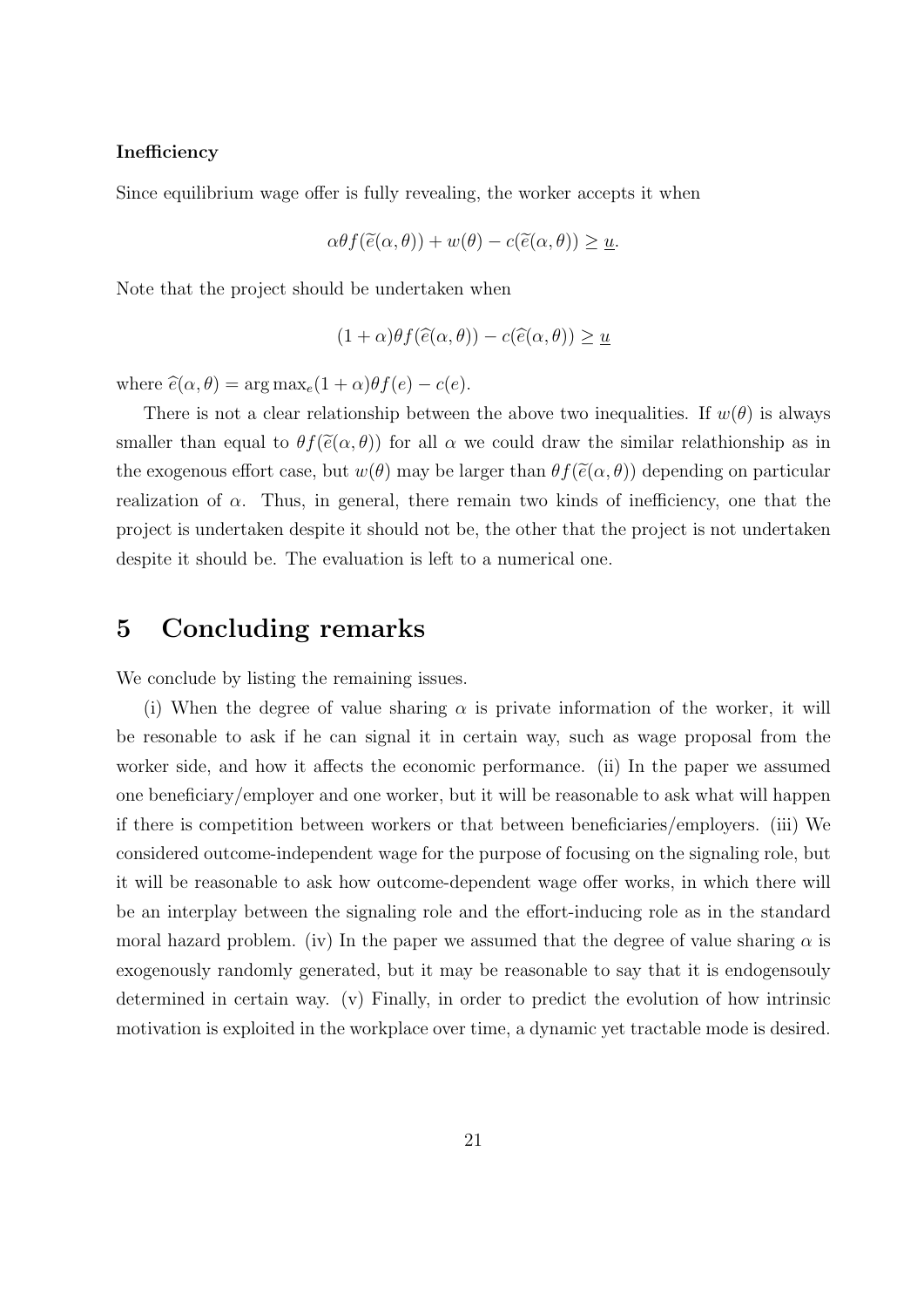# **References**

- [1] Deci, Edward L., and Richard M. Ryan. "Intrinsic motivation." The corsini encyclopedia of psychology (2010): 1-2.
- [2] Benabou, Roland, and Jean Tirole. "Intrinsic and extrinsic motivation." The Review of Economic Studies 70.3 (2003): 489-520.
- [3] Philip Brasor "The thrill of the job won't pay the rent," *Japan Times*, June 14, 2014. https://www.japantimes.co.jp/news/2014/06/14/national/media-national/thrill-jobwont-pay-rent/
- [4] Brekke, Kjell Arne, and Karine Nyborg. "Selfish bakers, caring nurses? A model of work motivation." Journal of Economic Behavior & Organization 75.3 (2010): 377-394.
- [5] Delfgaauw, Josse, and Robert Dur. "Signaling and screening of workers' motivation." Journal of Economic Behavior & Organization 62.4 (2007): 605-624.
- [6] Deci, Edward L. "Effects of externally mediated rewards on intrinsic motivation." Journal of personality and Social Psychology 18.1 (1971): 105.
- [7] Deci, Edward L., Richard Koestner, and Richard M. Ryan. "A meta-analytic review of experiments examining the effects of extrinsic rewards on intrinsic motivation." Psychological bulletin 125.6 (1999): 627.
- [8] Deci, Edward L., and Richard M. Ryan. "Intrinsic motivation." The corsini encyclopedia of psychology (2010): 1-2.
- [9] Frey, Bruno S. "Not just for the money." (1997): 204.
- [10] Frey, Bruno S., and Reto Jegen. "Motivation crowding theory." Journal of economic surveys 15.5 (2001): 589-611.
- [11] Gneezy, Uri, and Aldo Rustichini. "Pay enough or don't pay at all." The Quarterly Journal of Economics 115.3 (2000): 791-810.
- [12] Heyes, Anthony. "The economics of vocation or' why is a badly paid nurse a good nurse '?." Journal of Health Economics 24.3 (2005): 561-569.